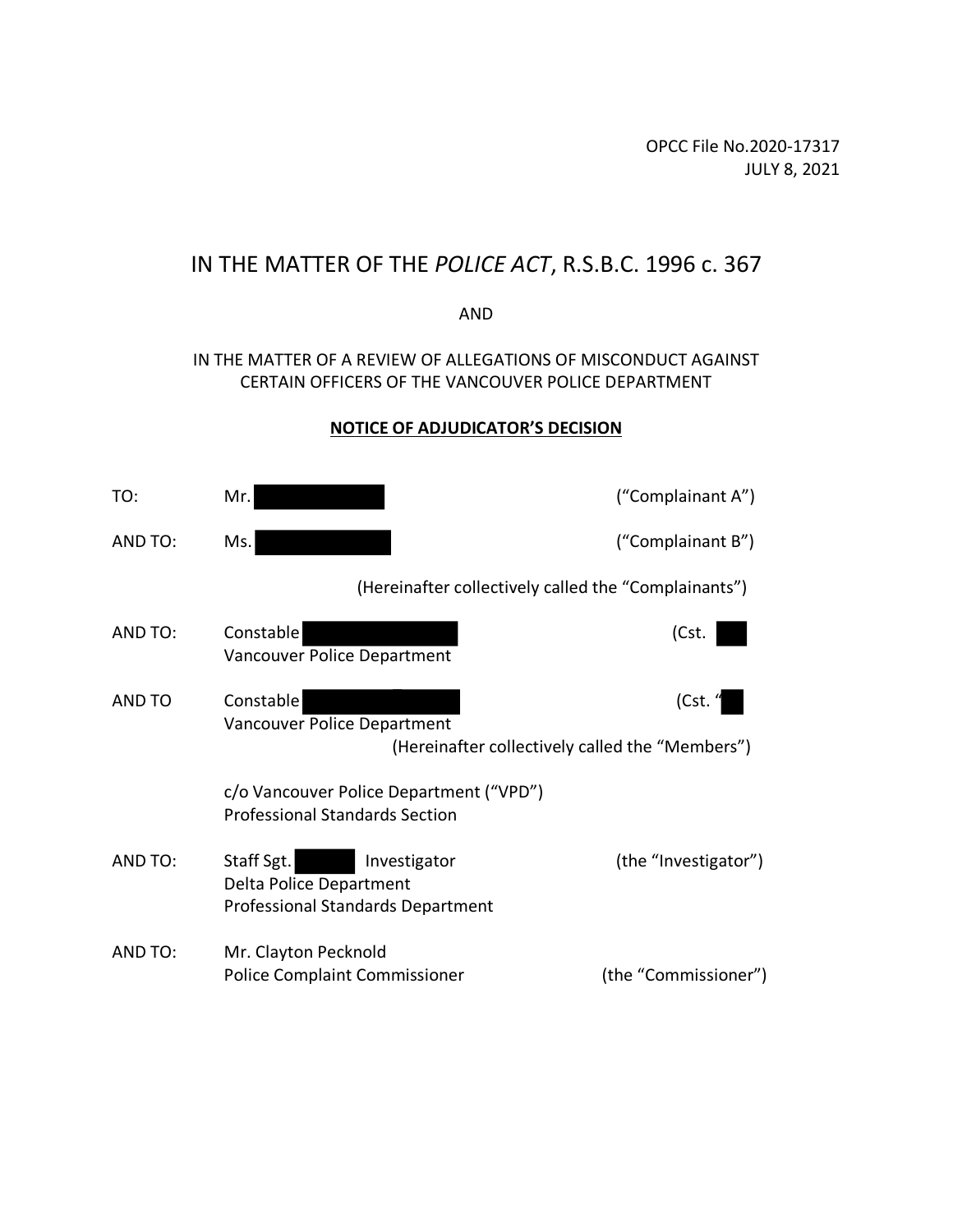# **DECISION AND NOTIFICATION OF NEXT STEPS**

# *PURSUANT TO SECTION 117(7) OF THE POLICE ACT, R.S.B.C. 1996, c.367 AND AMENDMENTS THERETO*

\_\_\_\_\_\_\_\_\_\_\_\_\_\_\_\_\_\_\_\_\_\_\_\_\_\_\_\_\_\_\_\_\_\_\_\_\_\_\_\_\_\_\_\_\_\_\_\_\_\_\_\_\_\_\_\_\_\_\_\_\_\_\_\_\_\_\_\_\_\_\_\_\_\_\_\_\_\_

#### **I- Section 117(7) Police Act - Decision Summary**

- 1. This is a decision made pursuant to section 117(7) of the *Police Act* relating to certain complaints of misconduct concerning the Members alleged to have taken place December 20, 2019 at the Bank of Montreal ("BMO") branch located at 595 Burrard Street, Vancouver, B.C.
- 2. I have been appointed Adjudicator in connection with this matter as a result of the Commissioner's order of June 22, 2021 made in accordance with section 117(4) of the *Police Act*.
- 3. As set out below, in accordance with my appointment as Adjudicator, I have considered the evidence available in a comprehensive Final Investigation Report dated May 7, 2021 and supplements thereto ( collectively, the "FIR").
- 4. The Investigator conducted a detailed and comprehensive review of the facts, policy and law that he considered relevant to this case and ultimately concluded that no misconduct had been substantiated for either Member.
- 5. The Commissioner's appointment letter, noted above, confirms that the FIR was subsequently reviewed by an appointed External Discipline Authority pursuant to section 112 of the *Police Act* resulting in a similar conclusion to that of the Investigator; specifically, a finding that no misconduct on the part of the Members had been substantiated.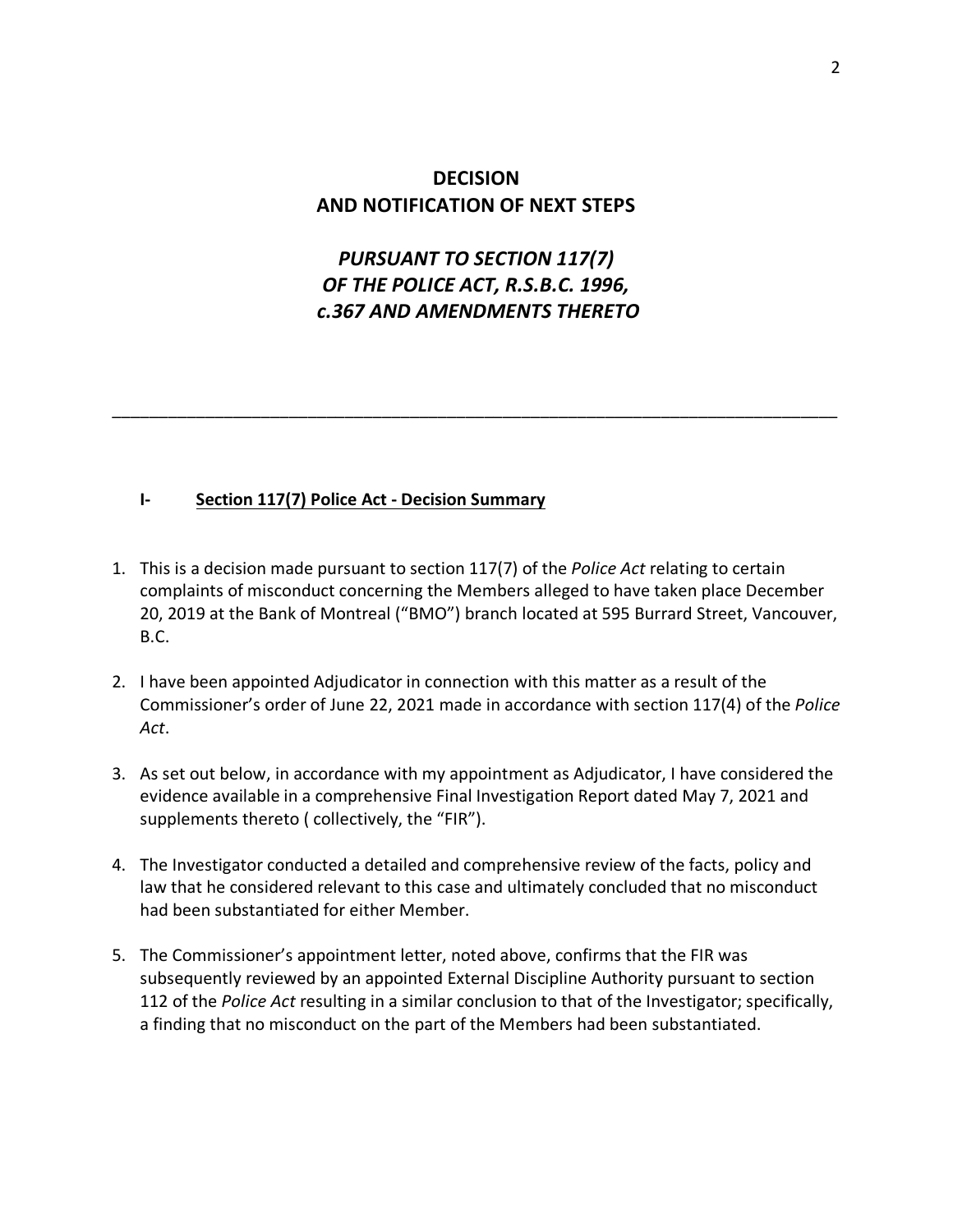6. My review of the FIR in accordance with section 117 of the *Police Act* has brought me to a different conclusion. Specifically, I have identified the following specific allegations of misconduct that appear to be applicable to the Members as disciplinary breaches of trust, namely that:

*On December 20, 2019, the Members appear to have:*

*(i) Committed Abuse of Authority by oppressive conduct pursuant to sections 77(3)(a) and (a)(i) of the Police Act as a result of removing the Complainants from a bank to a public street without reasonable cause and recklessly arresting the Complainants without good and sufficient cause; ("Misconduct Allegation # 1") and*

*(ii) Abuse of Authority by oppressive conduct pursuant to section 77(3)(a)(ii)A of the Police Act by recklessly using unnecessary force on the Complainants through the application of handcuffs without good and sufficient cause. ("Misconduct Allegation #2")*

- 7. With respect to Cst. one further potential area of misconduct by way of an alleged disciplinary breach of trust, appears to arise on review of the FIR. It appears that Cst. took photos of Complainant A and the 'status cards' of the Complainants during the course of his investigation. It also appears that Cst. subsequently retained and ultimately shared the status card photos with counsel advising Cst. such counsel not being an employee of the VPD or having any apparent role in any investigation of the Complainants.
- *8.* As such, it appears that:

*On December 20, 2019, the Cst. appears to have committed misconduct pursuant to section 77 (3) (i) of the Police Act by recklessly disclosing photos of the Complainants' status cards to an outside party without lawful authority to do so and contrary to the provisions of Part 3 of the Freedom of Information and Protection of Privacy Act.*

*("Misconduct Allegation #3"*)

9. Misconduct allegations # 1-3 are collectively referred to in this decision as the "Misconduct Allegations".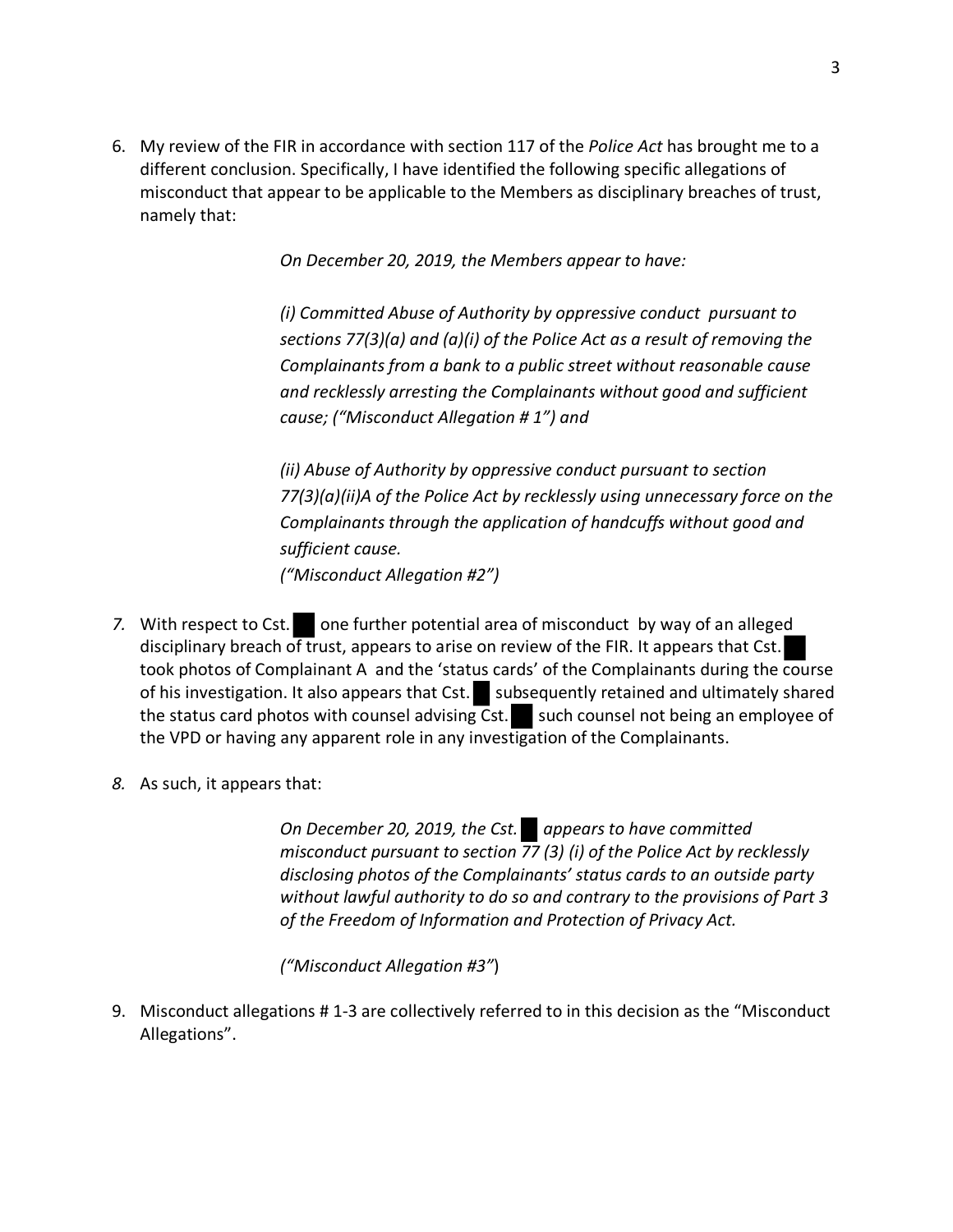- 10. My conclusions reached as a result of a review of the FIR are set out in detail below, but can be summarized as follows:
	- (a) With respect to Misconduct Allegations # 1 and 2, the evidence considered appears sufficient to substantiate the alleged misconduct, potentially requiring consideration of disciplinary or corrective measures against both Csts. and and
	- (b) With respect to Misconduct Allegation # 3, the evidence appears sufficient to substantiate that additional allegation of misconduct with respect to Cst.  $\Box$  again potentially requiring consideration of disciplinary or corrective measures against Cst.
- 11. The next steps are set out below, and include the offer of a prehearing conference for both Csts and on the Misconduct Allegations.
- 12. In the event the prehearing conference offer is rejected, or does not result in an approved resolution of the Misconduct Allegations, a new disciplinary proceeding on the outstanding misconduct allegations that appear to have been substantiated will commence on August 19, 2021 at 9:00 by conference call.

## **II History of Proceedings and details of the Complaint - Section 117(8)a**

- 13. On December 20, 2019, an incident took place at the main BMO branch in Vancouver that resulted in the arrest of the Complainants by the Members. Although the Complainants were ultimately released from custody without charge, they were apparently arrested, handcuffed, searched and contained on a busy public sidewalk by the Members for some time just outside the bank. The result appears to have been severe stress, angst and embarrassment for the Complainants.
- 14. On January 14, 2020 the Commissioner ordered an investigation into the conduct of Cst. Delta Police Department was appointed the external investigative agency ("Delta PD"). An initial order was also made appointing an initial External Discipline Authority, , West Vancouver Police Department (the "initial External Discipline Authority").
- 15. On March 13, 2020, Counsel acting on behalf of the Complainants submitted a registered complainant to the Office of the Police Complaint Commissioner ( the "OPCC") with respect to the circumstances of their arrest and treatment by the Members ( the "Complaint").
- 16. The Complaint included a detailed summary of allegations made by the Complainants describing allegations of misconduct of the Members during the course of the arrests that took place and thereafter.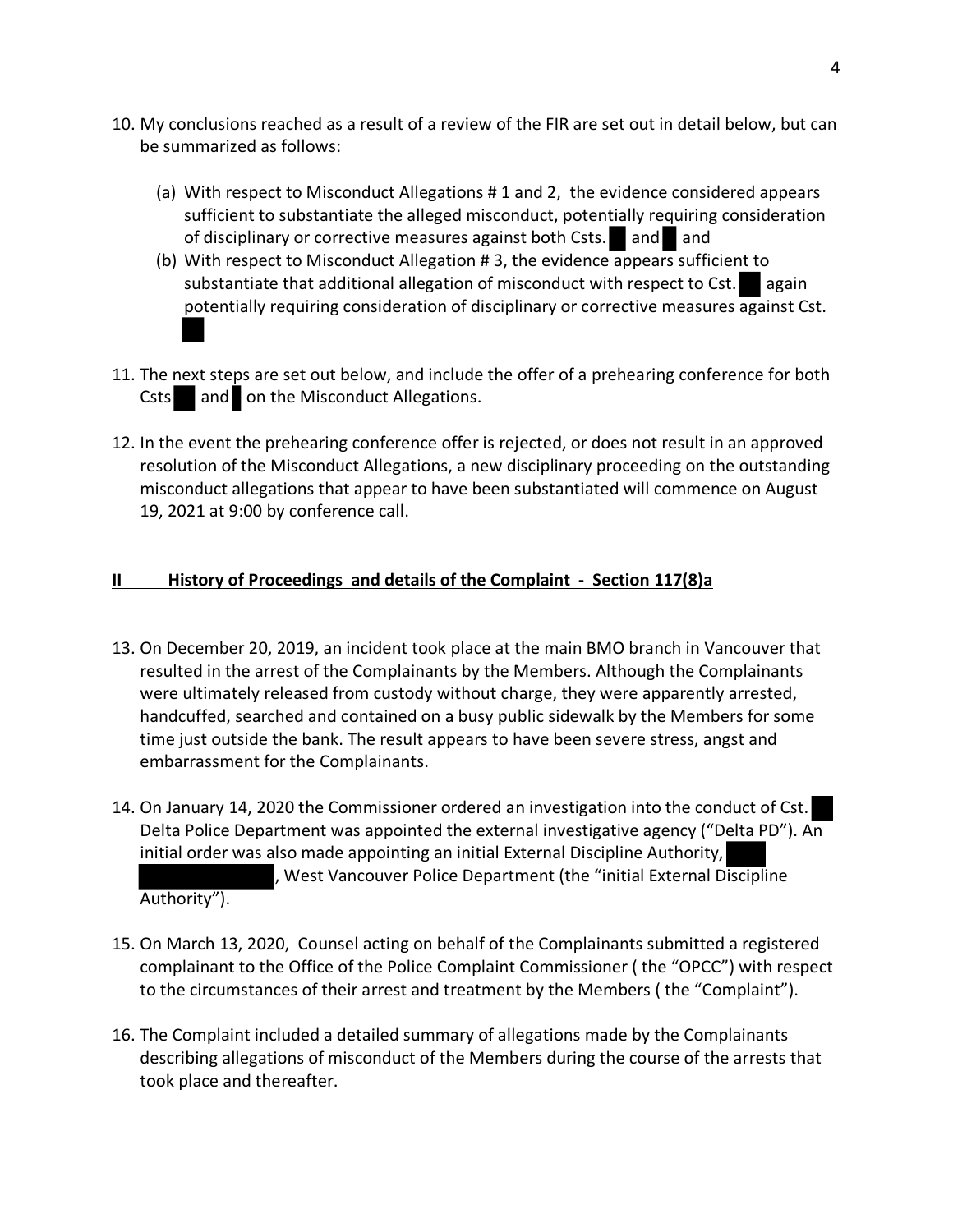- 17. The Complaint specifically requested that it be combined and considered together with the investigation initiated by the Commissioner noted above. Following a review, the Complaint was determined to be admissible pursuant to Division 3 of the *Police Act.*
- 18. Following a review by OPCC staff, the Complaint was accepted as admissible and forwarded on for investigation.
- 19. On March 18, 2020, the Commissioner amended the initial investigation order to include the conduct of Cst. Delta PD was advised of the expanded investigation mandate.
- 20. As noted in the Complaint, the misconduct alleged related to the Members' inappropriate arrest of, and use of force on, the Complainants during the course of their investigation of issues raised by BMO. Specifically, allegations were made against both Members of abuse of authority by detaining the Complainants and further by using force by applying handcuffs again without cause.
- 21. July 15, 2020 the Commissioner accepted the advice of the initial External Discipline Authority that he was unable to continue in that role. A new External Discipline Authority was appointed, Chief Constable D. Manak, Victoria Police Department ( the "External Discipline Authority").
- 22. On July 31, 2020 the Investigator submitted the first version of the FIR to the External Discipline Authority and the OPCC.
- 23. On August 13, 2020 the Commissioner issued a Direction for Further Investigative Steps to be undertaken by the Investigator.
- 24. On December 2, 2020 the Investigator submitted a Supplemental Final Investigation Report to the OPCC and External Discipline Authority.
- 25. On December 16, 2020 a further Direction for Further Investigative Steps was issued to the Investigator by the Commissioner.
- 26. The Investigator completed his supplemental investigations and submitted an updated FIR to the External Discipline Authority and the OPCC on May 7, 2021.
- 27. On May 25, 2021 the External Discipline Authority issued his decision pursuant to section 112 of the *Police Act*. The decision confirmed that the allegation of abuse of authority under section 77(3)(a)(i) of the *Police Act* did not appear to be substantiated.
- 28. The Commissioner reviewed the decision of the External Discipline Authority June 22, 2021 and determined, pursuant to section 117 of the *Police Act*, that the decision was incorrect.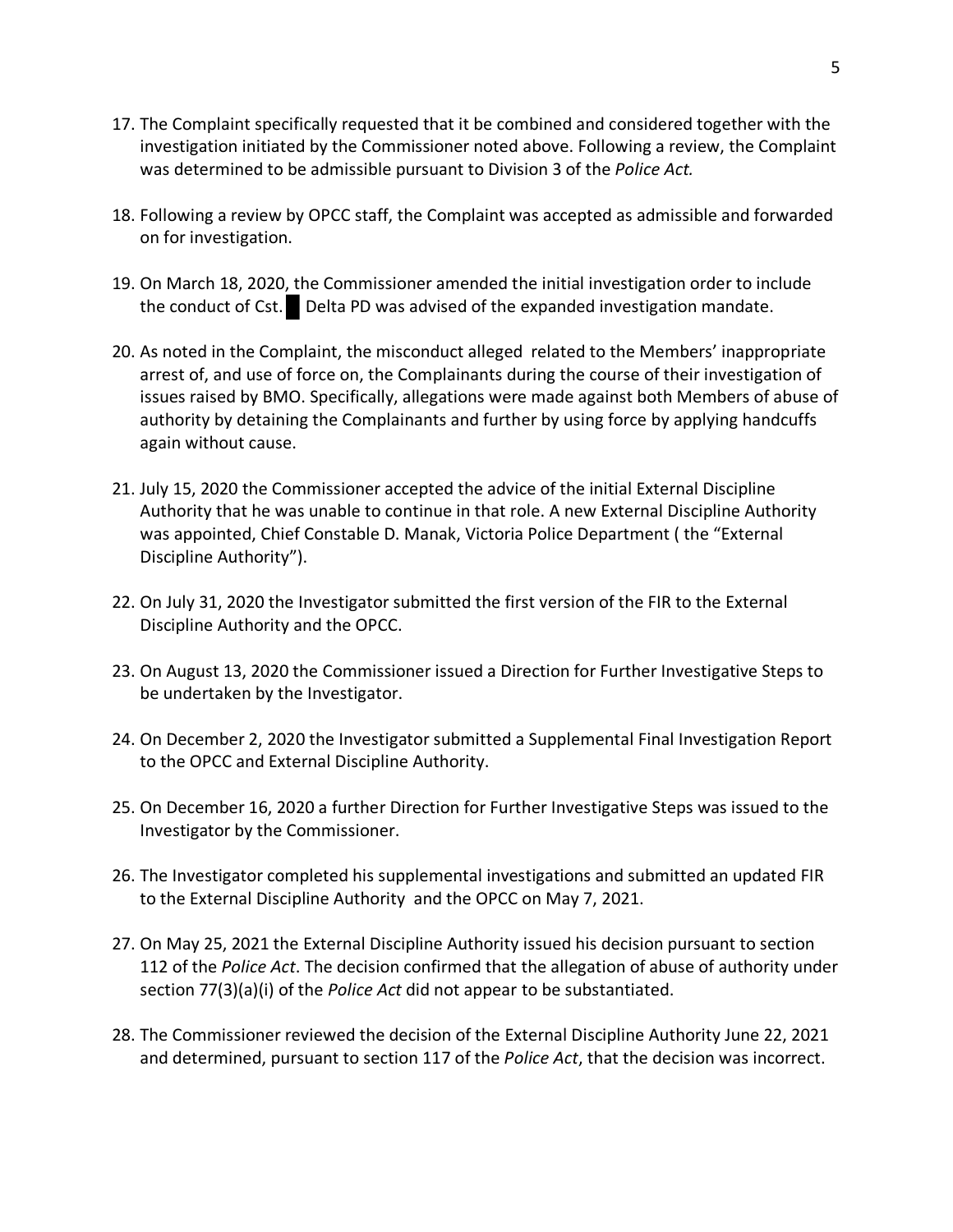- 29. Specifically, the Commissioner expressed the view that the External Discipline Authority was incorrect in finding that the arrest and use of force through handcuffing of the Complainants by the Members appeared to be justified in all of the circumstances, negating any conclusion of misconduct.
- 30. The Commissioner also appears to have taken the position that the Cst. should not have taken photos of Complainant A, or certain status cards of the Complainants, nor shared the same with counsel advising Cst.
- 31. This review has focused on analysis of the conduct of the Members in the context of the FIR.

#### **III Section 117**

- 32. The statutory authority governing this review is found in section 117 of the *Police Act.*
- 33. Specifically, subsection 117(6) of the *Police Act* imposes a duty on the Commissioner to provide the Adjudicator with copies of all reports under section 98, 115 and 132 that may have been filed with the Commissioner prior to the Adjudicator's appointment in relation to the allegations of misconduct.
- 34. The central role of the Adjudicator as set out in subsections 117 (8) and 117(9) of the *Police Act* is to independently review the material delivered under subsection 117(6), and to determine whether or not the conduct of any of the Members appears sufficient to substantiate misconduct within the meaning of Part 11 of the *Police Act* requiring disciplinary or corrective action.
- 35. The law is clear that a review under section 117 is a paper based process of the record provided by the Commissioner. It takes place without live witnesses, additional evidence or submissions from any of the parties involved. The review is not an appeal of earlier decisions concerning misconduct nor is it a redetermination in any manner of other proceedings, including court proceedings, that may have a connection to the misconduct alleged. Nor is the Adjudicator's role to decide the facts concerning the matters in issue at this stage in the process. Rather, the adjudicative role in this part of the process is to determine whether or not the evidence appears to substantiate potential misconduct requiring some form of sanction or corrective measures.
- 36. The duty of an Adjudicator under subsection 117(1)b is to reach their own conclusions based on the materials submitted for review without submissions or further evidence adduced by way of a hearing.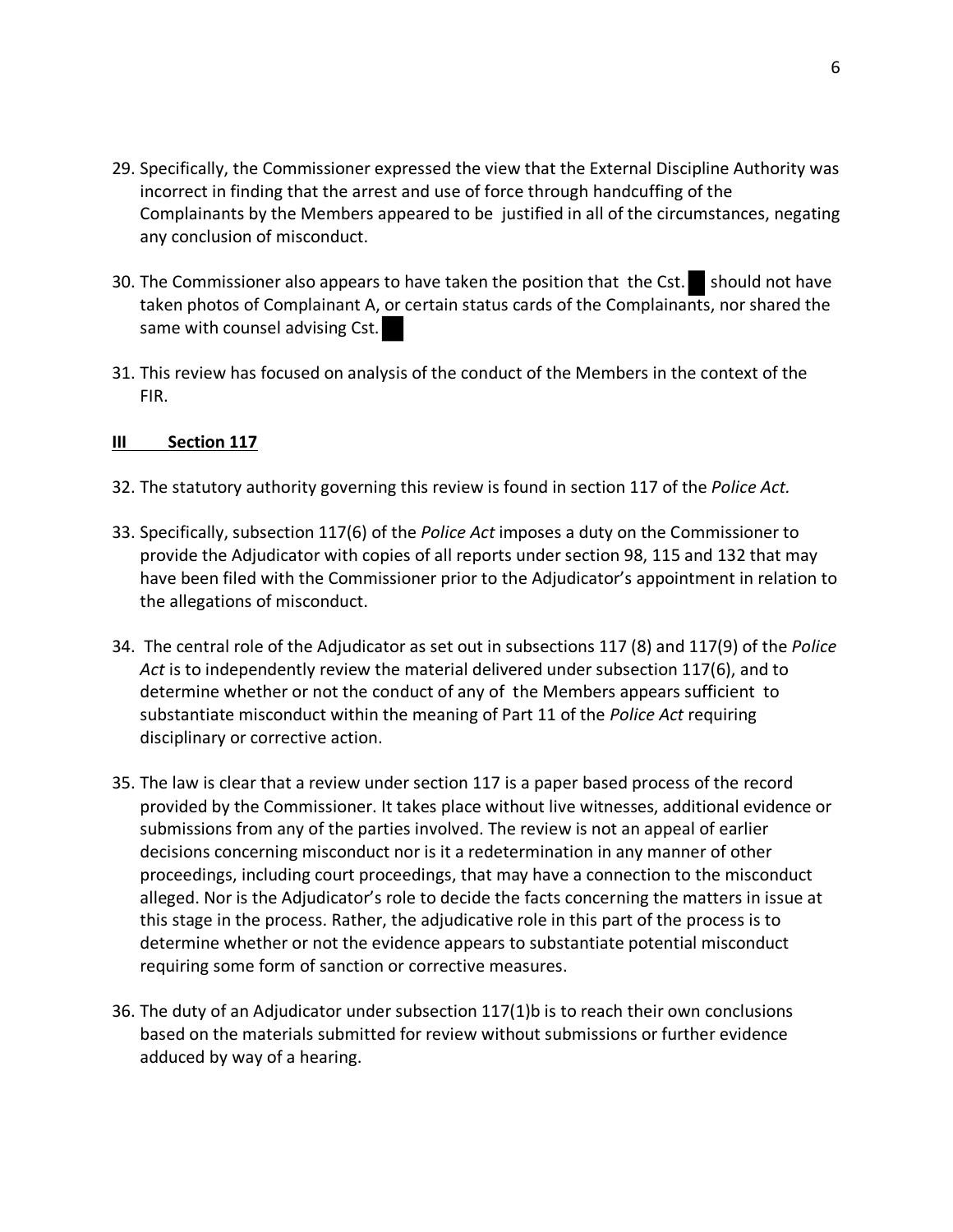37. In *Scott v. British Columbia (The Police Complaint Commissioner)*, 2016 BCSC 1970, the Honourable Mr. Justice Affleck considered an earlier Adjudicator decision provided under section 117, noting as follows:

> [27] *There are two troubling aspects to the approach to his task taken by the retired judge.*

> *[28] The first is his implicit interpretation of s. 117(9) of the Act that it permitted him at an early stage of his inquiries to reach conclusions about the petitioner's conduct.*

*[29] In Florkow v. British Columbia (Police Complaint Commissioner), 2013 BCCA 92, Newbury J.A. observed that part XI of the Act, where s. 117 is found, "is not a model of clarity". Section 117(9) fits that description, but in my opinion it is clear that it authorized the retired judge to do no more than express a view that the petitioner's conduct on April 22, 2016 "appears" to have been misconduct. To have gone beyond an expression of a preliminary review by giving extensive reasons using conclusory language, such as asserting that the petitioner's "conduct was a marked and serious departure from the standard reasonably expected of a police officer" is not consistent with the scheme and object of the Act and the intention of the legislature (see Rizzo & Rizzo Shoes Ltd. (Re), [1998] 1 S.C.R. 27 at para. 21.*

*[30] In my opinion the legislature did not intend the retired judge, whose ultimate role could include presiding over a disciplinary hearing involving the very person whose conduct he had already determined was improper, nevertheless could use language, before a hearing had taken place, that on any reasonable reading left no doubt in the mind of the petitioner that the retired judge had already made up his mind that the petitioner was guilty of the misconduct alleged.*

*[37] In my opinion, the retired judge improperly conflated the issue of whether the petitioner was in the course of his lawful duties when he entered the complainant's home and arrested her, with the other issue of whether the petitioner was guilty of misconduct by abusing his authority as defined in the Police Act. That conflation is apparent from the retired judge's conclusion that:*

*It follows, therefore, that the question of whether A/S Scott abused his authority must be determined according respect for the factual findings of the trial judge. Respect for those findings of fact would result in the conclusion that A/S Scott had abused his authority. …*

*[39] Section 117 of the Police Act is unfortunately worded in some respects. On one possible interpretation a retired judge appointed pursuant to the Act is directed to reach conclusions about the conduct of a member of a police force before a disciplinary hearing has been conducted by the retired judge in respect of that conduct. I do not accept the legislature intended such an approach to be taken. If that was the appropriate interpretation it would inevitably raise a serious issue of an apprehension of bias when the retired judge made preliminary findings adverse to the petitioner and was then required to conduct a disciplinary hearing. I conclude that the retired Judge adopted an interpretation which has now led to that unfortunate outcome.*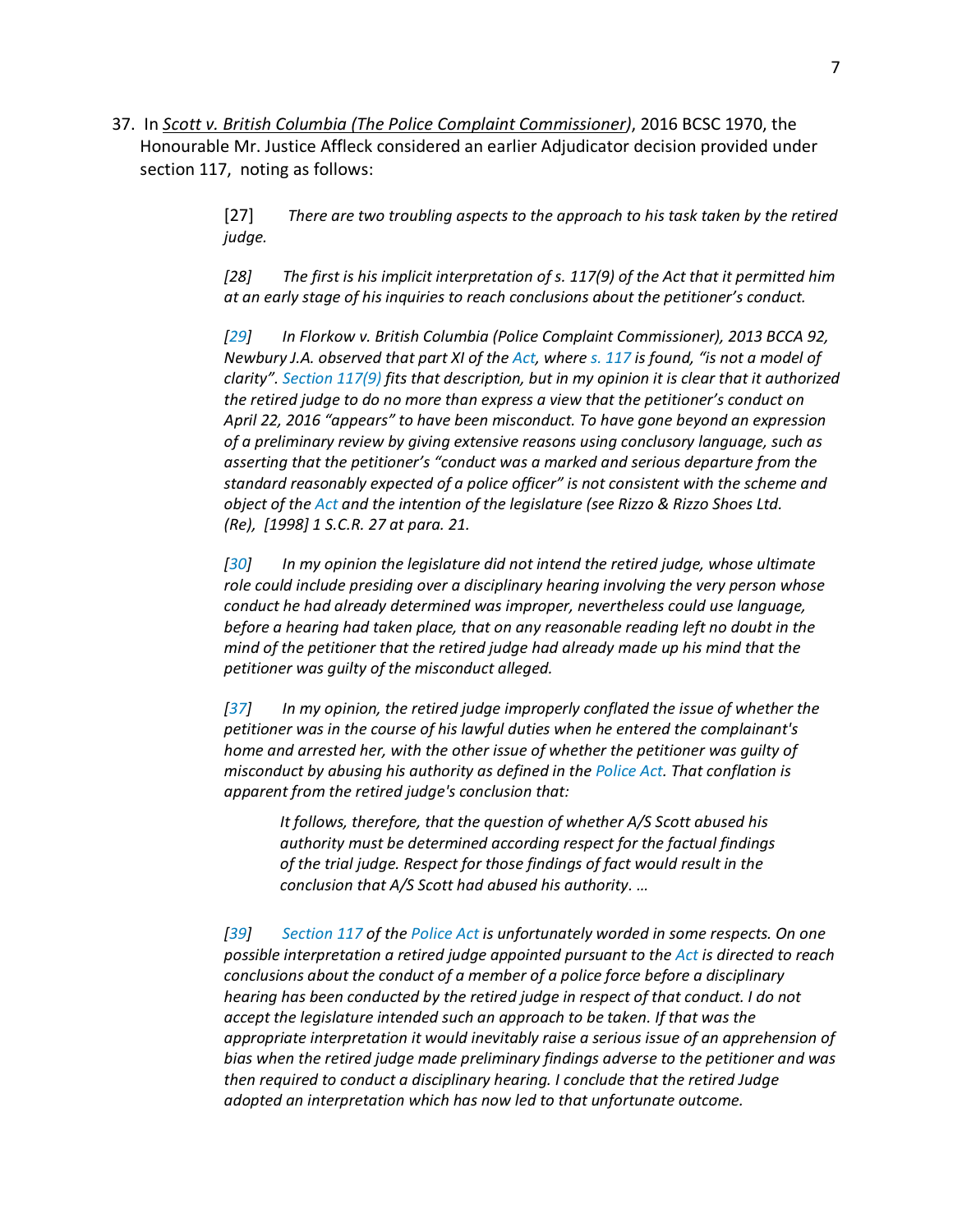38. This review has been undertaken in accordance with the foregoing principles and law.

## **IV Records submitted for review**

- 39. In accordance with subsection 117(6) of the *Police Act,* the Commissioner has provided the updated FIR for my review which was prepared by the Investigator. Also included was a flash drive providing electronic copies of the FIR documents and videos detailing much of the encounter with between the Members and the Complainants.
- 40. The comprehensive and detailed updated FIR, dated May 7, 2021, comprises more than 100 pages of narrative, plus extensive related attachments in four large binders. The report details the evidence of all relevant parties concerning the conduct of the Members on the date in question. The FIR also provides substantial background on relevant law, cases, policies and procedures.
- 41. The FIR and related materials were delivered to me June 25, 2021. Section 117(9) of the *Police Act* confirms that my review must be completed within 10 business days with notice thereafter to the relevant parties of my decision and next steps, if any.

## **V Misconduct and the Police Act- Allegations considered – Section 117(8)c** *Police Act*

- 42. The evidence set out in the FIR outlines the perspectives of the Complainants, the Members, civilian witnesses and others concerning the unfolding events involving the Complainants and BMO. As noted, the report also includes extensive collateral materials on VPD policies, case law and general principles associated with use of force training, powers of arrest and training with respect to awareness on how policing actions may have unique and negative impacts on persons with indigenous heritage.
- 43. As noted above, a series of video recordings arising from an internal security system associated with the BMO Branch have been made available and incorporated into the FIR. These recordings provide an important series of perspectives of the various interactions between the Complainants, bank staff and the Members.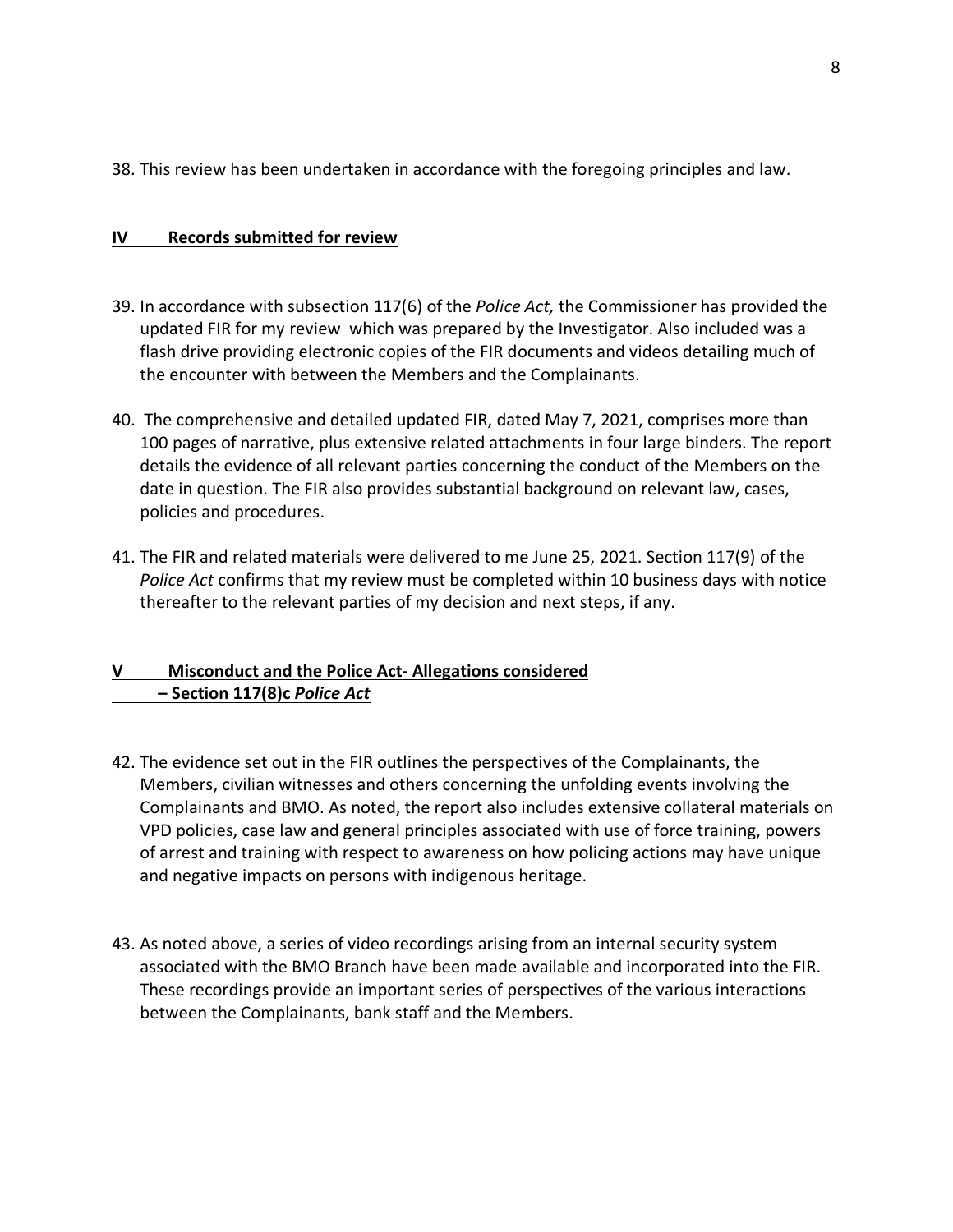44. Turning to the specifics of possible misconduct that may be relevant to the actions of the Members, section 77 of the *Police Act* provides, in part, as follows:

*77(1) In this Part, "misconduct" means*

*(a) conduct that constitutes a public trust offence described in subsection (2), or*

*(b) conduct that constitutes*

*(i) an offence under section 86 [offence to harass, coerce or intimidate anyone questioning or reporting police conduct or making complaint] or 106 [offence to hinder, delay, obstruct or interfere with investigating officer], or*

> *(ii) a disciplinary breach of public trust described in subsection (3) of this section.*

 *(3) Subject to subsection (4), any of the conduct described in the following paragraphs constitutes a disciplinary breach of public trust, when committed by a member:*

*(a) "abuse of authority", which is oppressive conduct towards a member of the public, including, without limitation,*

> *(i)intentionally or recklessly making an arrest without good and sufficient cause,*

*(ii) in the performance, or purported performance, of duties, intentionally or recklessly*

- *(A) using unnecessary force on any person, or*
- *(B) detaining or searching any person without good and sufficient cause.*
- *(i) "improper disclosure of information", which is intentionally or recklessly:*

*(i)disclosing, or attempting to disclose, information that is acquired by the member in the performance of duties as a member.*

45. An important overall limitation to the definitions of misconduct in section 77 of the *Police Act* is found is subsection 77(4) as follows:

> *77(4) It is not a disciplinary breach of public trust for a member to engage in conduct that is necessary in the proper performance of authorized police work.*

46. This review must independently assess the circumstances of each Member's interactions with Complainants, the actions of the various parties and the totality of the circumstances relating to the same as set out in the FIR. This includes consideration of the subjective and objective rationale behind the Members' arrest decisions and use of force by handcuffing the Complainants immediately on arrest.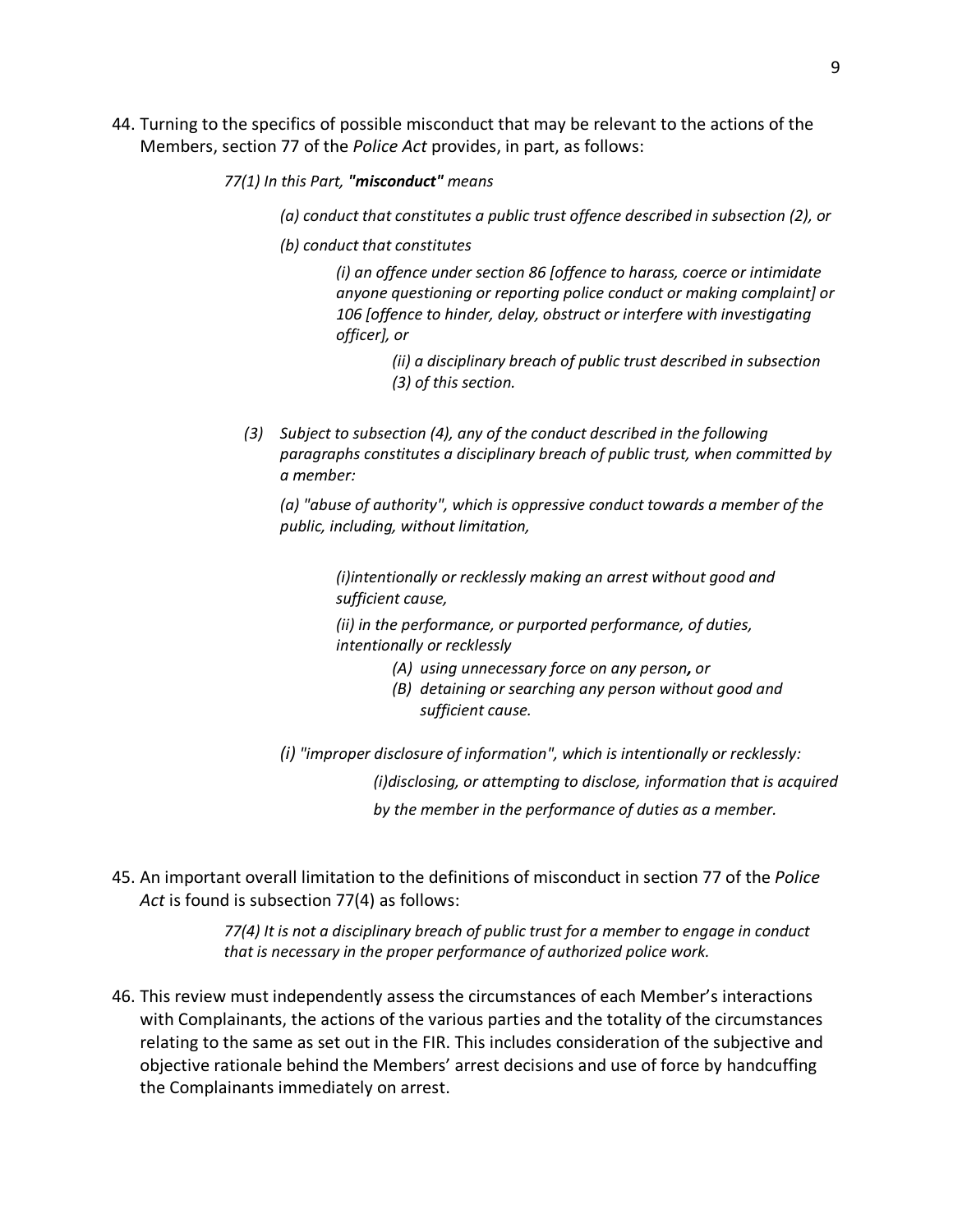## **VI The Evidence arising from the Final Investigation Report**

- 47. My review of the FIR and the evidence and records referenced in it discloses the following evidence, which if proven, may have relevance to the questions of misconduct raised in this review.
- 48. I note, of course, that identifying the facts that appear to form the basis of evidence relevant to the allegations does not result in the conclusion that such facts will ultimately be proven.
- 49. The evidence in the FIR that I have considered relevant to the matters in issue appears to confirm the following general evolution of events:

## **The initial dealings at the BMO**

- (a) It appears that Complainant A, a resident of made an appointment to visit the BMO with his 12 year old granddaughter, Complainant B. The appointment was to take place during a trip to Vancouver before Christmas in December of 2019.
- (b) It appears that Complainant A had been a client of the bank for many years, banking remotely for the most part. The purpose of the appointment was to add Complainant A's granddaughter to his main account. Complainant A is apparently the legal guardian of Complainant B;
- (c) During the appointment with a representative of BMO, it appears that some issues arose with respect to Complainant A's identification. A valid debit card was produced along with a Certificate of Indian Status card (" status card A") with photo that for reasons unknown did not match the bank records. A further request was made for a driver's license, which Complainant A advised he had not had in a long time;
- (d) Ultimately Complainant A provided a valid birth certificate which appears to have satisfied bank concerns for identification. The representative next asked some basic security questions related to the account in question which ultimately left the agent comfortable with proceeding with Complainant A's request;
- (e) As such, although there were initial issues with identification, it appears that BMO representative was content with Complainant A's identification as a customer of the bank and confirmation of the account associated with that customer;
- (f) The BMO representative next asked for Complainant B's identification. Complainant A produced a laminated document, again titled Certificate of Indian Status with photo, that appears to have identified Complainant B ("status card B") This second card appeared to raise some concerns for the bank representative given its condition and quality;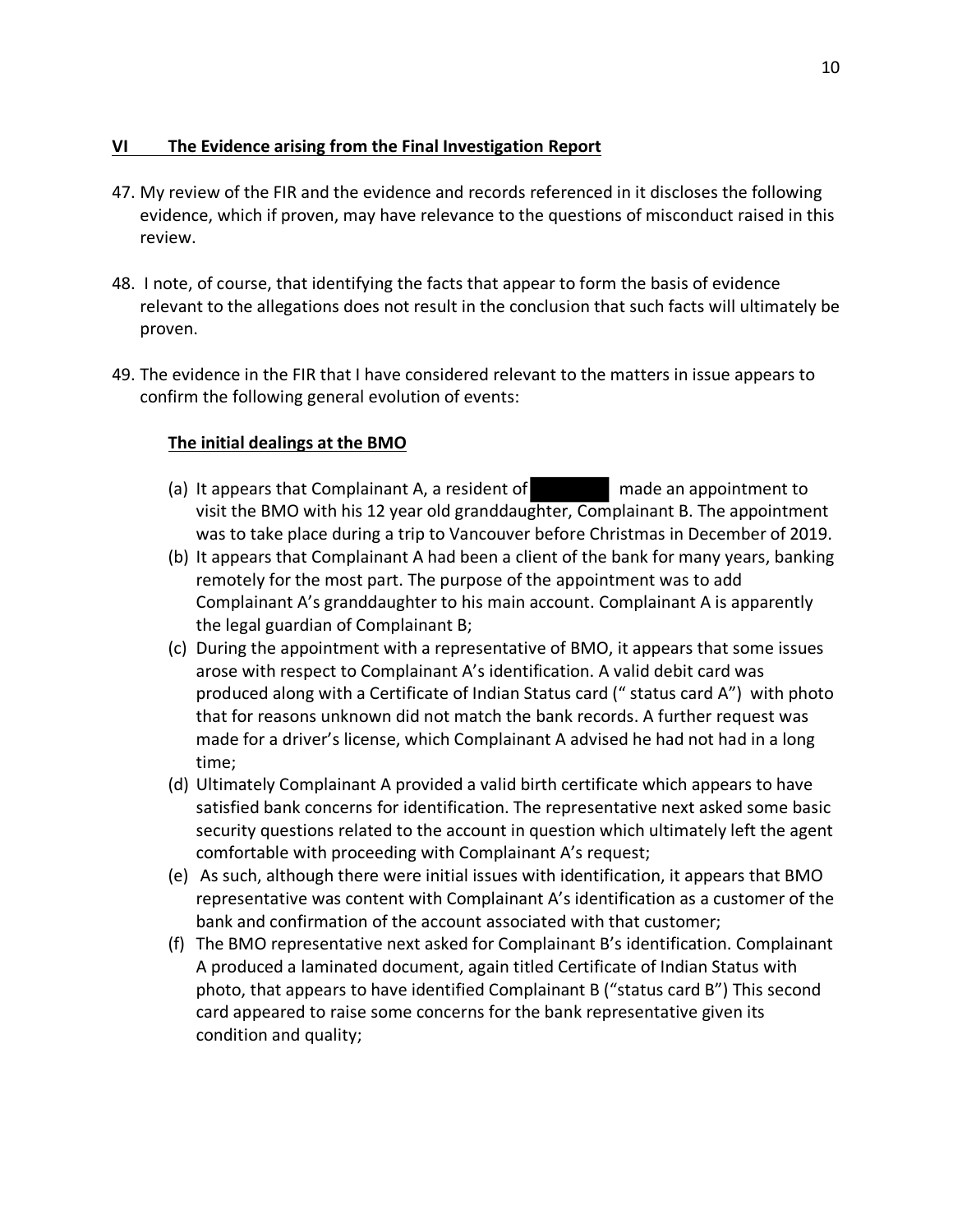- (g) The BMO representative then appears to have asked the Complainants for a residential address, as the bank records only showed a postal box. Neither complainant could immediately provide a street address, explaining that historically only postal codes were available in **the summannish of the set of the ensued** . A discussion appears to have ensued on providing further clarity as to exactly where the parties lived;
- (h) The BMO representative appears to have had issues with Complainant B's identification. The representative appears to have believed that this second ID may have issues related to its legitimacy and hence, decided to consult her manager on that issue and the address matter. The issues with Complainant B's identification do not appear to have been canvassed with the Complainants while in the office of the BMO representative ;
- (i) The BMO representative then appears to have taken both status cards A and B (the "status cards") telling the parties that she was going to consult with her manager. The parties appear to have remained in the representative's office while this consultation took place;

#### **Consultation with BMO management**

- (j) The BMO manager appears to have reviewed the two status cards tendered by her subordinate. She appears to have noted concerns with both cards and her ability to ascertain exactly who Complainant A was;
- (k) The manager called a federal government number and asked for confirmation that both status cards were valid. It appears that Complainant A's status card was confirmed to be valid , however, the registration number of Complainant B's card was not;
- (l) It appears that advice was received from the federal official to retain both cards and call police. The manager reconfirmed that advice and then appears to have attempted to call the VPD non-emergency line, without success;
- (m)At some point it appears that a letter of refusal was prepared denying the application to add Complainant B to her grandfather's account. Complainant A appears to have asked for the return of the id's provided so he could take the matter up with his band. The representative appears to have told the parties that the manager had their id;
- (n) The Manager next appears to have called 911 and explained that she was from BMO and confirmed that she had "*fraudulent identification from one of the banks patrons*" and that she "*could not confirm the identity of another customer of ours*";
- (o) Identification information appears to have been provided including the date of birth of both complainants from the status cards;
- (p) Meanwhile, the BMO representative had brought both Complainants upstairs to wait seated in the large lobby outside the manager's office. The Complainants appear to have complied with that request and patiently waited for the results of discussions with the manager and return of their identification documents;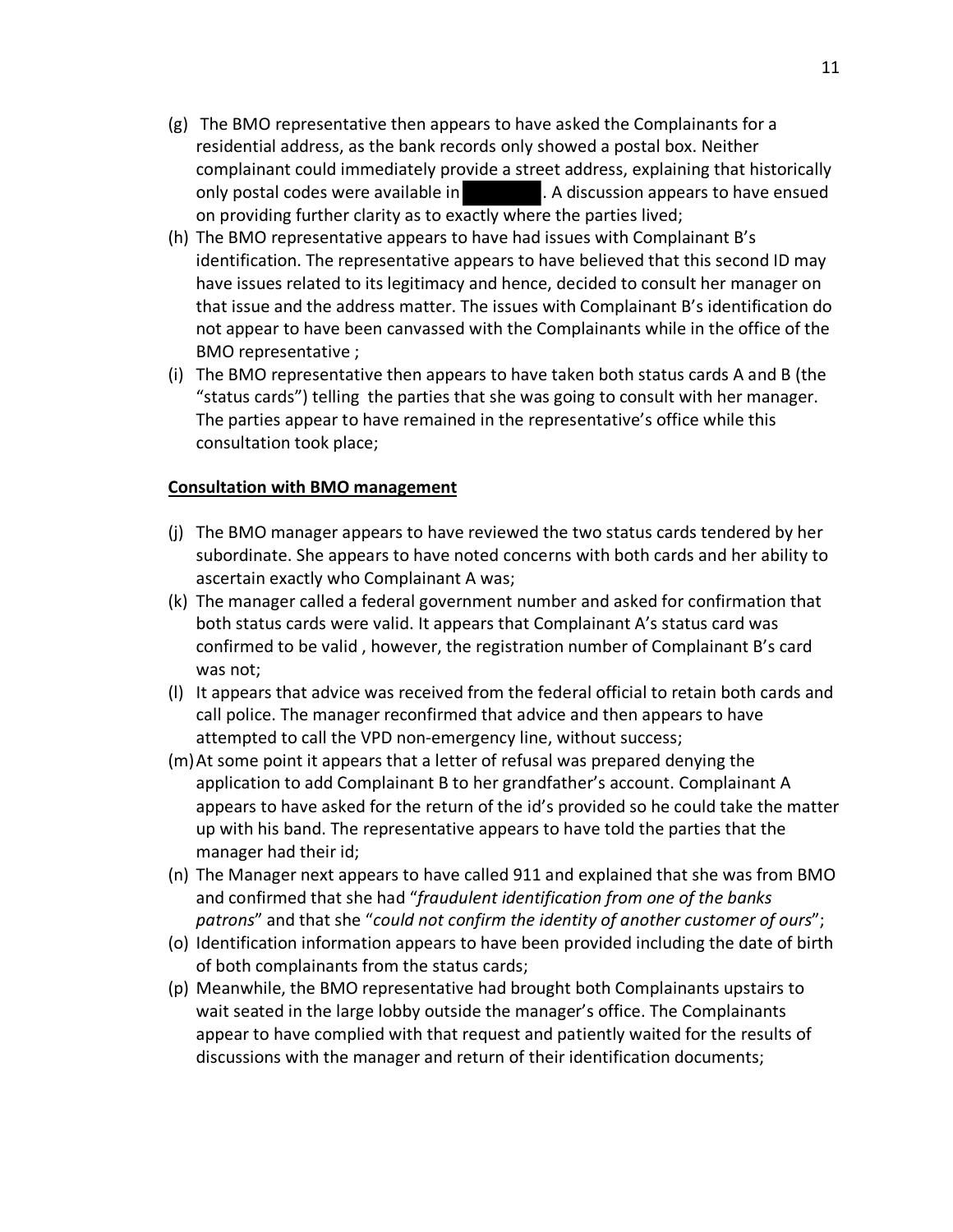# **Arrival of Csts.** and at the BMO

- (q) Csts. and appear to have been dispatched in response to the BMOs call at 11:43 am on December 20, 2019 to a "*possible fraud in progress*". The Members appear to have been advised that the dispatch resulted from a call from BMO staff reporting "*two people trying to open accounts with fake identification that had been verified as such*". They were apparently given general descriptions of the Complainants and advised that they were sitting down in the main floor lobby area waiting outside the management offices;
- (r) The Members appear to have arrived on scene at 11:58, parked in front of the BMO on Dunsmuir Street and entered the bank front doors at 11:59;
- (s) While in the bank, it appears that both Members were directed to the manager's office noting the apparent subjects of the 911 call ( the Complainants) seated outside;
- (t) Cst. appears to have taken responsibility for watching the Complainants while Cst. met and briefly talked to the manager. That discussion appears to have lasted approximately one minute. In that time, the manager appears to have confirmed that she called 911, and advised Cst. of the following:
	- *(i)* "*We had a customer of ours that we can't identify based on the information in our systems;*
	- *(ii) "The other customer, [Complainant B's] card looks to be altered; and*
	- *(iii) "Indigenous Services Canada has confirmed that the id was altered or fraudulent."*
- (u) At some later point it appears that  $Cst.$  was told of a large deposit recently made by Complainant A and a change in his cell phone number on the banks account records. The evidence of the manager appears to confirm that this additional information was provided to Cst. after the arrest of the Complainants. Cst. evidence appears to suggest he had the information before making the arrest;
- (v) It appears that at that time, no further information, including specific identification of the Complainants took place, although the manager did appear to pass over the two status cards to Cst.
- (w) There does not appear to be any specific evidence identifying the Complainants to either Member;
- (x) It further appears that immediately after that brief discussion, Cst. left the manager's office and briefly indicated that he wished to speak with the parties outside. Cst and Cst. then appear to have escorted the Complainants from the lobby through the front doors of the bank with Complainant A leading the exit;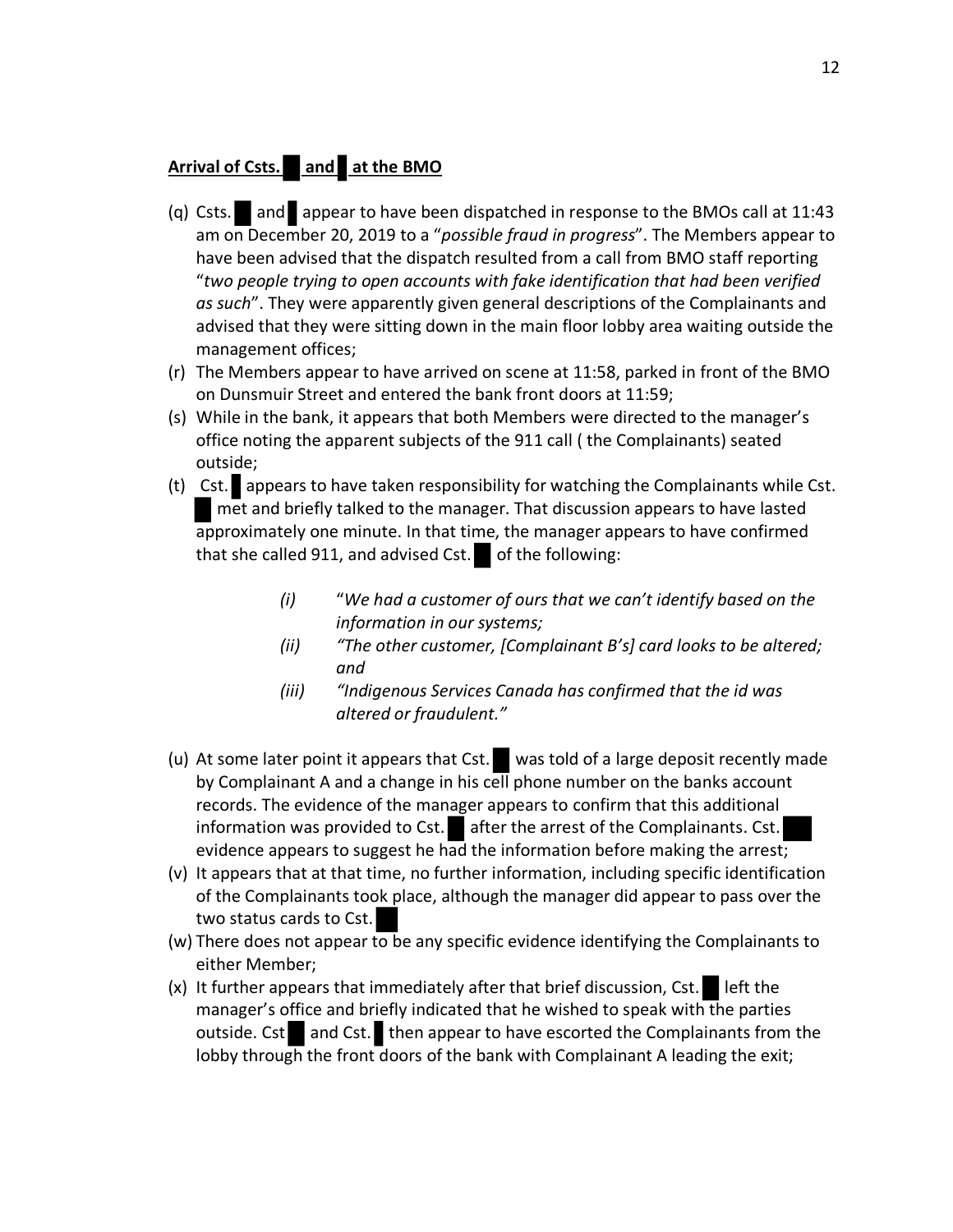- (y) There does not appear to have been any further explanation of what was taking place or discussion of any nature with the Complainants until the parties exited the bank;
- (z) Slightly more than two minutes after walking through the bank front doors, at 12:01, the Members appear to have exited the bank escorting the Complainants through those same doors. The Complainants were thereafter immediately arrested and handcuffed on the sidewalk outside the bank;
- (aa) There appears to be conflicting evidence on the specific communication between Csts. and before the arrests took place. However, whatever actually took place, the transfer of information from Cst. to Cst. appears to have been minimal, if any at all;
- (bb) The Complainants appear to have reported that they were detained by the Members. However, the Members reported that both Complainants had in fact been arrested on suspicion of fraud after leaving the bank, read their rights under the Charter of Rights and Freedoms, and immediately handcuffed;
- (cc)The video record does not appear to show rough handling of the Complainants in the application of the handcuffs at the time of their arrest. What is evident is that the arrests took place immediately adjacent to the Members' police car. Several members of the public are seen to be passing the parties as the arrest and detention endured on the sidewalk in front of the bank. At all times it appeared that the Complainants were fully compliant with Member directions and responding to questions asked of them;
- (dd) The Members appear to have realized that they needed a female officer to search Complainant B and therefore requested assistance through dispatch;
- $(ee)$  In the interim, Cst. returned to the police vehicle for approximately five minutes until 12:06. During that time, Cst. appears to have conducted basic investigation steps including a national query for police related files concerning the Complainants. Cst. appears to have continued a dialogue with Complainant A and Complainant B as the searches took place.
- (ff) No negative responses were apparently received in connection with the police data search of the Complainants. Furthermore, it appears that both Complainants correctly answered identification questions posed by Cst.
- (gg) Two female VPD members attended the scene at 12:10:56. One of the members attending asked Complainant B to move to an adjacent quieter sidewlk area to do a pat down search;
- (hh) The search appears to have resulted in no items of concern, however, in talking to Complainant B, the female member learned that Complainant B was only 12 years old. The female member immediately passed that information on to Cst.
- (ii) At 12:13 Cst. appears to have removed the handcuffs from Complainant B, although the handcuffs remained applied to Complainant A. It appears, however, that Complainant B remained detained at the scene even after the handcuffs were removed;
- (jj) At approximately 12:15, Cst. returned to the BMO manager's office to further discuss matters involving the Complainants;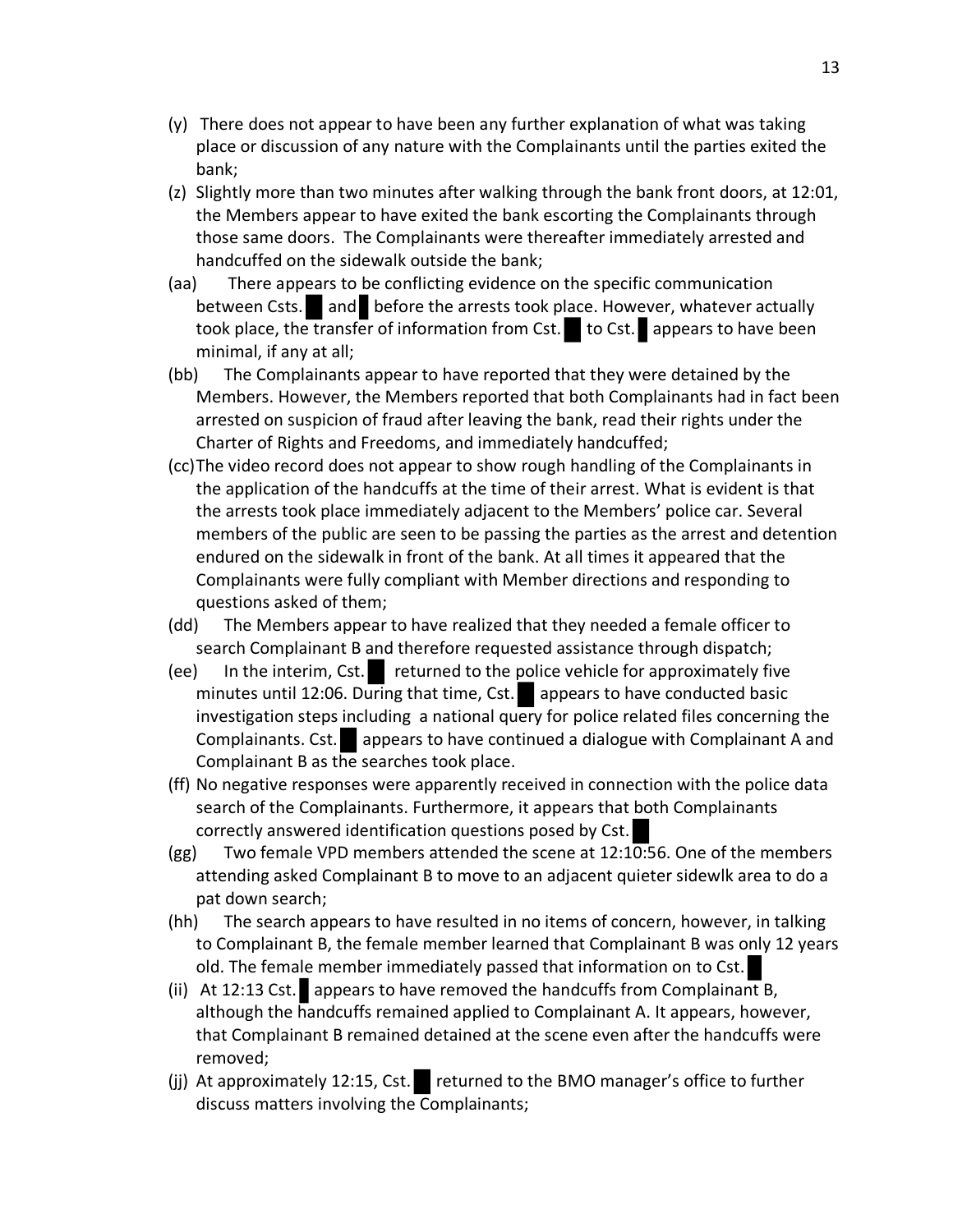- (kk) Subsequent to the arrest and handcuffing of the Complainants, Cst. conducted an investigation of the identification issues raised by the bank manager ultimately concluding that neither Complainant had attempted to defraud the bank;
- (II) Cst. removed the handcuffs from Complainant A at  $12:36$ ;
- (mm) Both Complainants then returned to the bank lobby where they were engaged by the bank manager;
- (nn) At 13:00 both Members met with the Complainants again and apologized for their actions explaining that the officers were simply "following procedure";
- (oo) The total amount of time spent by the Members in dealing with the Complainants was approximately 61 minutes.

## **VIII Analysis of the Misconduct Allegations- Sections 117(8)(d) & (i) of the Police Act Does the evidence appear sufficient to substantiate the Misconduct Allegations?**

- 50. I now turn to an analysis of the evidence considering each of the Misconduct Allegations in turn.
- 51. At this stage I must consider whether or not the evidence adduced in the FIR that is summarized above appears sufficient to substantiate some, or all, of the Misconduct Allegations.
- 52. This stage of analysis under section 117 of the *Police Act* does not result in findings of fact on any alleged misconduct beyond analysis of whether or not the misconduct allegations appear substantiated against any of the Members based on analysis of the facts set out in the FIR.

## **Misconduct Allegation (1)**

53. The first misconduct allegation relates to the actions of both Members. Specifically, the allegation to be reviewed is as follows:

> *On December 20, 2019, the Members appear to have committed Abuse of Authority by oppressive conduct pursuant to section 77(3)(a)(i) of the Police Act by removing the Complainants from a bank to a public street without reasonable cause and recklessly arresting the parties without good and sufficient cause;*

*("Misconduct Allegation # 1")*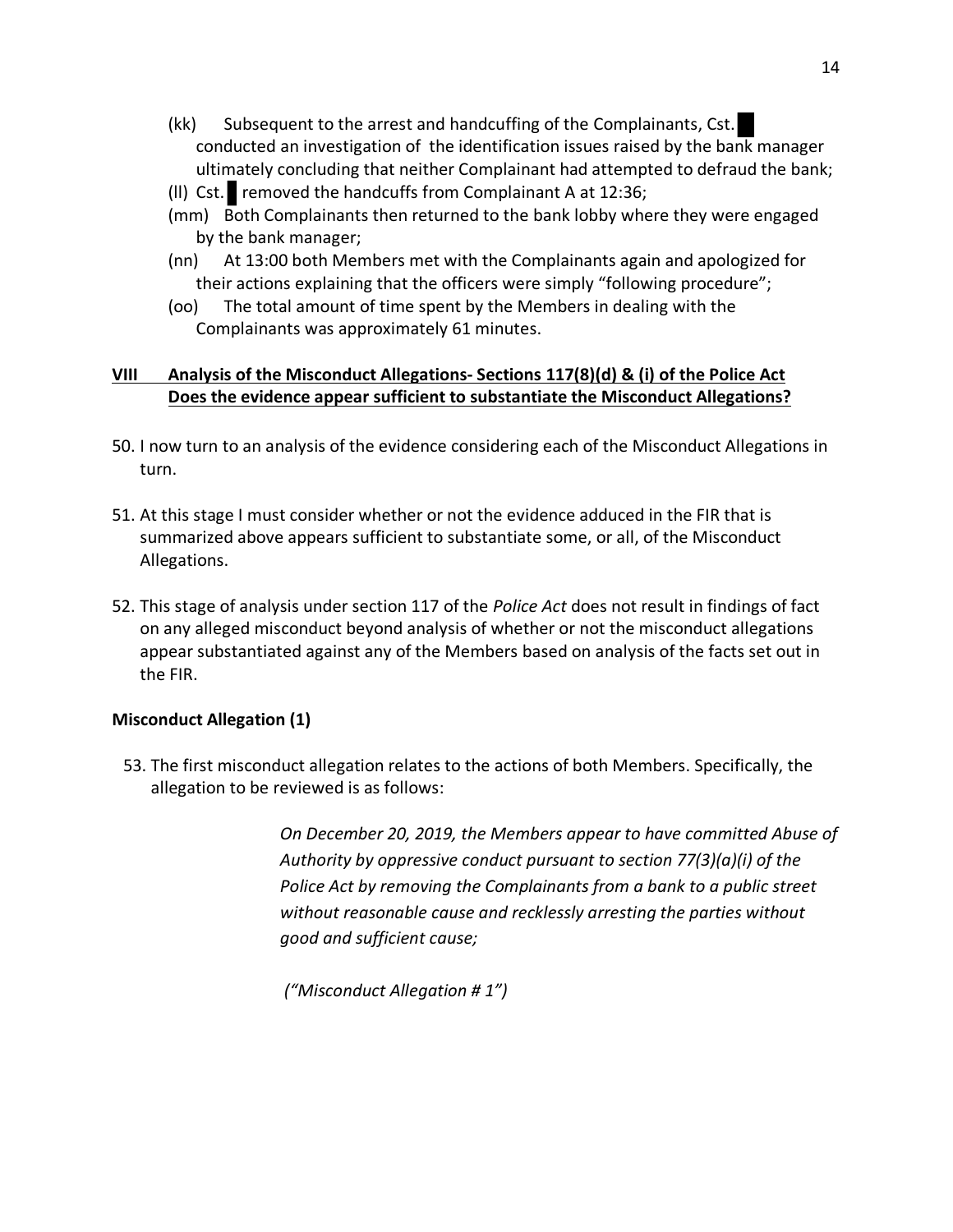#### 54. Section 77(3)(a)(i) provides as follows:

- *77 (1)In this Part, "misconduct" means*
	- *(b)conduct that constitutes*

*(ii)a disciplinary breach of public trust described in subsection (3) of this section.*

 *(3)Subject to subsection (4), any of the conduct described in the following paragraphs constitutes a disciplinary breach of public trust, when committed by a member:*

> *(a)"abuse of authority", which is oppressive conduct towards a member of the public, including, without limitation, (i)intentionally or recklessly making an arrest without good and sufficient cause,*

- 55. Three issues appear to arise from this allegation of misconduct:
	- (a) Did the Members act oppressively towards the Complainants by summarily removing them from BMO facilities to a public street?
	- (b) Did either or both of the Members effect an arrest of the Complainants, and if so;
	- (c) Were such arrests effected intentionally or recklessly without good and sufficient cause.
- 56. The Investigator takes the position in the FIR that:

(a)The removal of the Complainants from the bank was reasonable in all of the circumstances and therefore not an oppressive act towards a member of the public;

(b)the Complainants were in fact immediately arrested on leaving the BMO facilities; and

(c) the arrest of the Complainants was made for "*good and sufficient cause*".

57. The Complainants appear to have reported that they were advised by the Members that they were being detained, not arrested.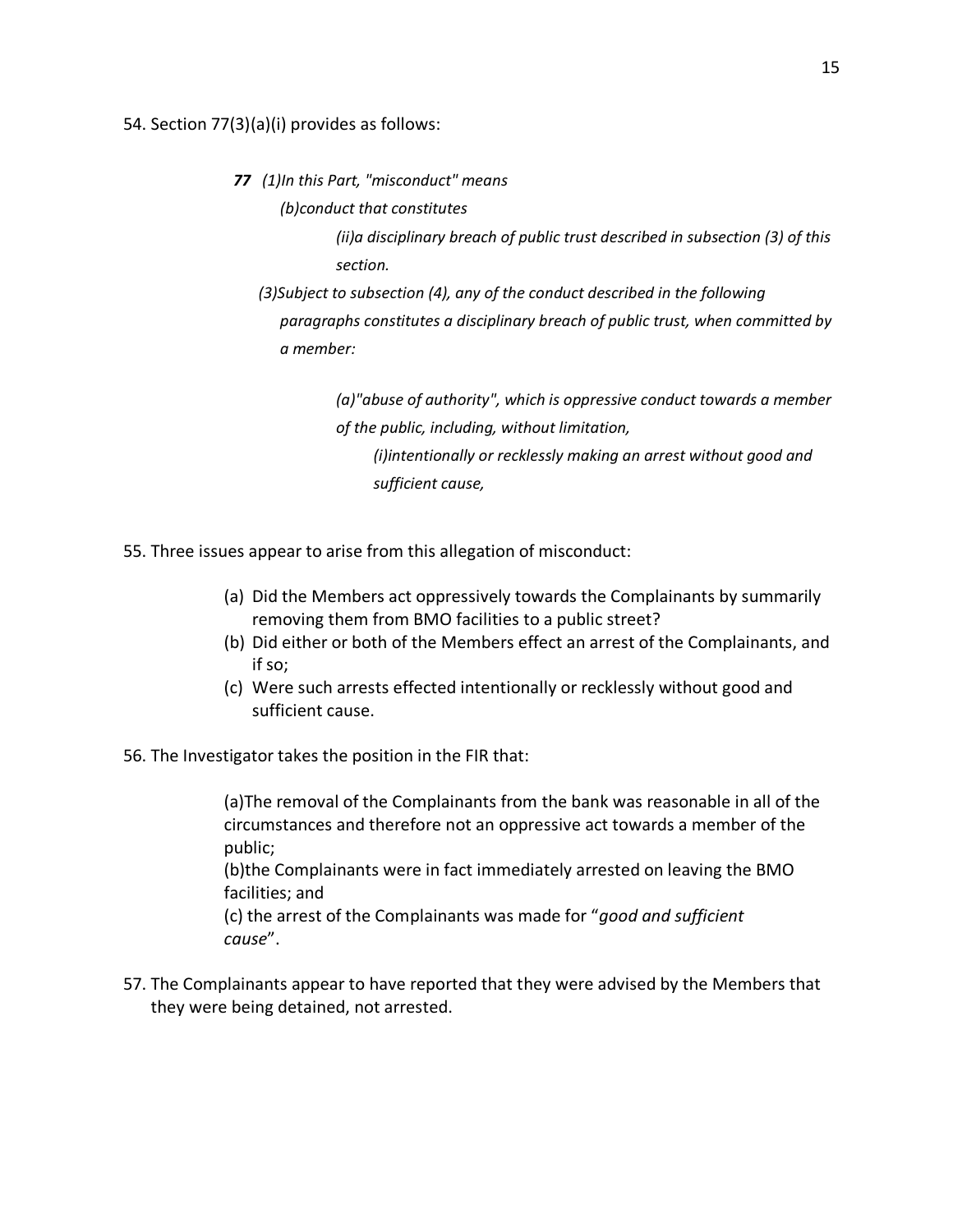- 58. The Investigator specifically opined that in all of the circumstances, the arrest of both Complainants was made on reasonable and probable grounds and as such, "*for good and sufficient cause*". Those grounds articulated in the FIR appear to have been described as:
	- (a) The dispatch information;
	- (b) The details provided by the manager on scene described in paragraph 49 (t) above; and
	- (c) The additional details, that appear to be in dispute, on the account activity of Complainant A before the appointment at BMO, including a recent large deposit to his account.
- 59. The first issue appears to have arisen as a result of the Members decision to arrest the Complainants and remove them from the bank. The FIR appears to confirm that the Members took the view that moving the Complainants outside the bank to the sidewalk was necessary to minimize potential disruption to bank customers in conducting the arrests and completing the subsequent investigation of the Complainants.
- 60. It appears, however, that the movement of the Complainants foreclosed the option of conducting basic investigative inquiries with the parties either in the large bank lobby area or an adjacent office, areas of relative security and confidentiality. The video of the bank lobby appears to show a very large area with several office or meeting areas and relatively few customers present.
- 61. It is uncertain whether or not the Members would have been better served in questioning the Complainants in the bank rather than on the street, as there were clear physical barriers in existence where the Complainants were seated.
- 62. It appears that Cst. had been monitoring the Complainants on his own outside the manager's office without issue while Cst. conducted his limited verbal interview with that official. It also appears that the Complainants had posed no concerns to bank staff as they patiently waited to have their various issues resolved with branch management.
- 63. It appears from a consideration of the totality of the evidence in the FIR that the risks posed by the Complainants to the bank or its customers was virtually nonexistent. Furthermore, it appears evident based on the pre-police arrival conduct of the Complainants, that any prospects for the disruption of normal baking activity while interactions took place with the Complainants would have been minimal, if any at all. It appears that Complainant A had demonstrated patience and courtesy in his dealings with the bank's representative notwithstanding apparent frustrations arising from the identification issues.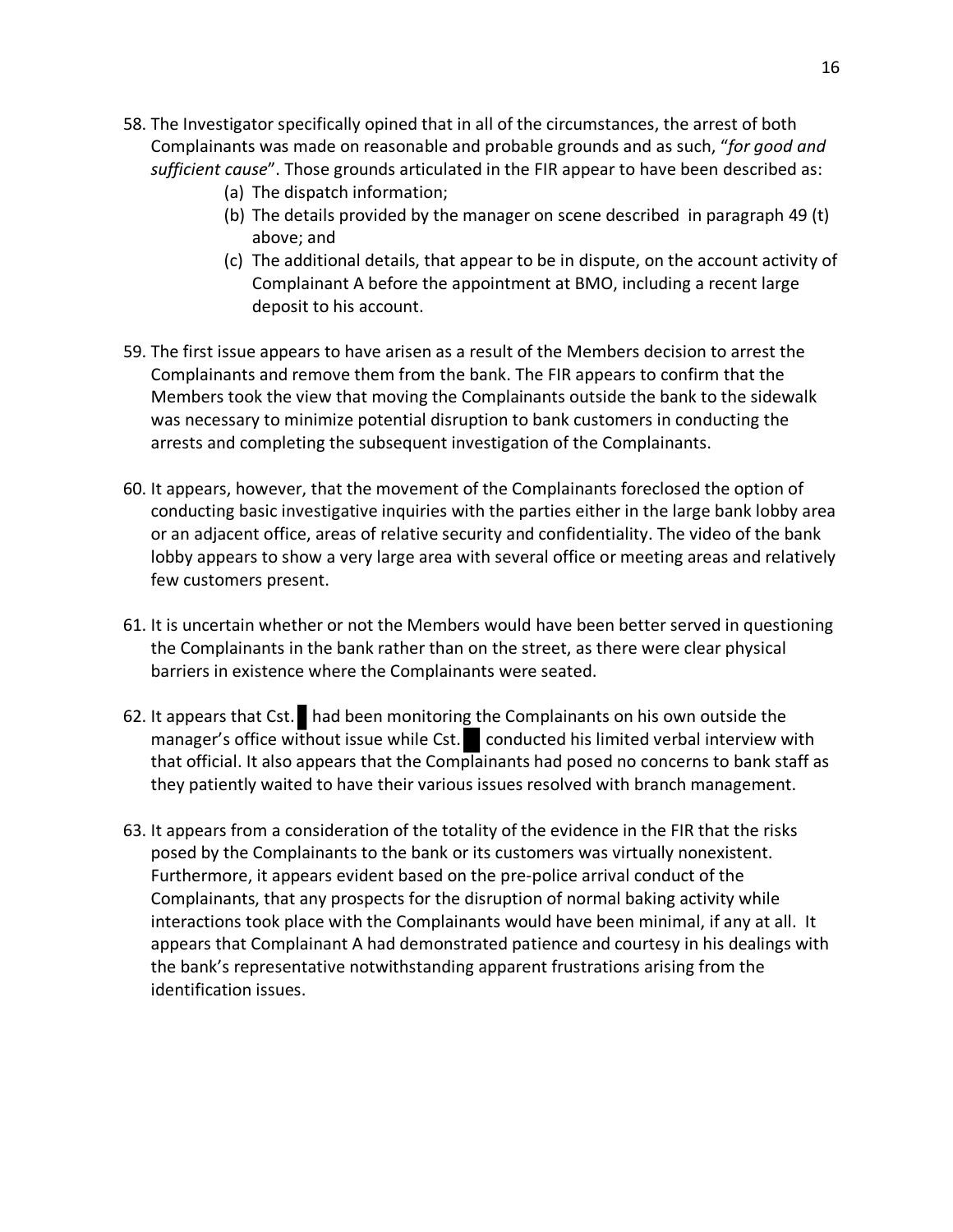- 64. It appears, therefore, that the movement of the Complainants outside the bank facility to a public and busy sidewalk created a less secure environment for the Members' investigation, This decision also appears to have increased the possible embarrassment and confusion felt by the Complainants. In such circumstances, it appears that the Members' action in moving the Complainants to the street as part of their planned arrest was itself a form of oppressive conduct towards members of the public which, it appears, was unjustified on any reasonable basis.
- 65. As well, at the time the arrest and removal decision was taken by the Members, it does not appear that either Cst.  $\bullet$  or Cst. had even talked to the Complainants to confirm their names. Furthermore, it appears that there had been no basic questions asked by the Members of either Complainant on the subject of the identification uncertainties. Rather it appears that the Members took the very basic and incomplete verbal information provided by the BMO manager as substantive proof of fraud, rather than undertaking the most basic investigation of the facts and identification of the parties. In the result, it appears evident the Complainants deferred completely to the bank manager on the alleged facts immediately moving to an arrest decision.
- 66. It also appears that the Members quickly assumed that the Complainants had attempted to commit fraud as a result of the very brief discussion with a bank manager who had never met the parties concerned. Cst.  $\blacksquare$  in particular appears to have accepted the bank manager's report as credible and dispositive of the alleged fraud issue. He appears to have reached that conclusion without ever having talked to either Complainant or having conducted the most basic inquiries relevant to identification or credibility before proceeding with arrests. In the result, it appears that any presumption of innocence was ignored by Cst. as he very rapidly moved to an arrest decision.
- 67. It also appears that there was no consideration by either Member of the apparent indigenous status of the Complainants and how their background as members of a small and remote coastal community might impact their dealings with a large urban bank and the Members.
- 68. The FIR comments extensively on the issue of the Members' apparent lack of indigenous cultural and safety awareness. It also notes that such may have been attributable to a lack of training for the Members.
- 69. Regardless of the cause, it appears that neither Member considered the Complainants' indigenous heritage or background and the possible harmful effects that a rapid arrest and handcuffing in a very public setting might have had on the parties.
- 70. As such, the conduct of the Members in this regard also appears to have relevance in assessing possible misconduct by way of oppressive acts against the Complainants when the totality of the circumstances are considered.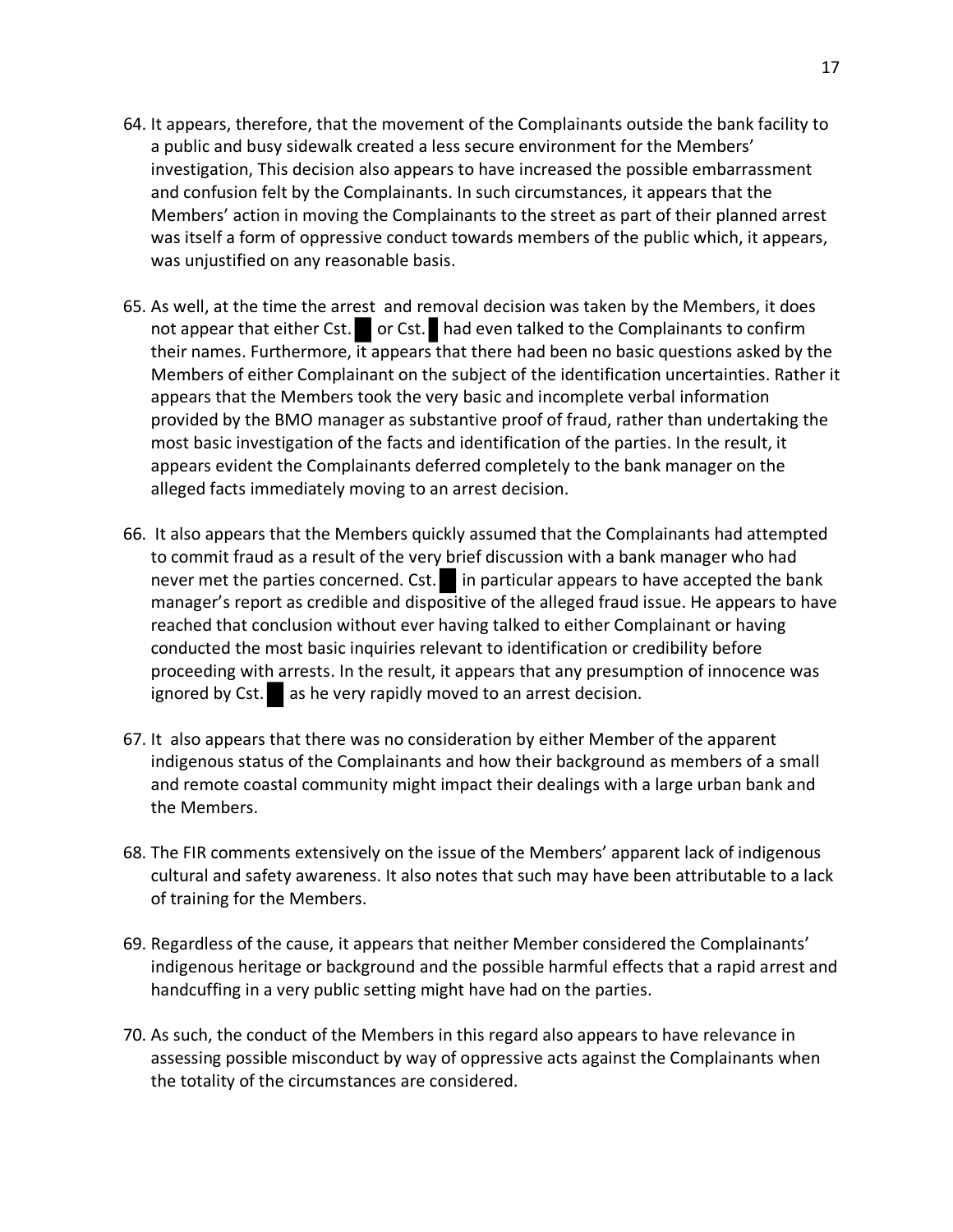- 71. On the second issue, it appears that there is a conflict on the evidence as to whether or not the Complainants were in fact arrested or detained. That issue, is of course, unresolved at this stage of the proceedings. However, it appears that the actions of the Members were more consistent with an arrest of the Complainants as they left the bank building rather than a detention.
- 72. On the third issue of "good and sufficient cause", the Investigator notes that the Members had been dispatched to investigate a possible fraud, likely arising under section 380 of the Criminal Code. The Investigator also notes that the Complainants appear to have been the subject of that investigation.
- 73. The Investigator outlines in the FIR a detailed analysis of sections 495(1) and (2) of the *Criminal Code* in support of the position that the arrest of the Complainants was made on reasonable and probable grounds.
- 74. It appears that there is no issue on the question of whether or not the Members acted on the authority of a warrant to arrest the Complainants. There does not appear to be any evidence of such a warrant.
- 75. Under section 495(1) of the *Criminal Code*, an arrest without warrant requires analysis of both subjective and objective criteria: *R. v Storrey* [1990 1 SCR 241. Furthermore, in the BCCA decision of *R. v Henareh*, 2017 BCCA 7 confirms at paragraphs 38-42 as follows:

[*38] In R. v. Storrey, [1990] 1 S.C.R. 241 at 250-251, the Court held that there is a subjective and objective element to the test for a lawful arrest under s. 495(1)(a):*

*In summary then, the Criminal Code requires that an arresting officer must subjectively have reasonable and probable grounds on which to base the arrest. Those grounds must, in addition, be justifiable from an objective point of view. That is to say, a reasonable person placed in the position of the officer must be able to conclude that there were indeed reasonable and probable grounds for the arrest. On the other hand, the police need not demonstrate anything more than reasonable and probable grounds. Specifically they are not required to establish a prima facie case for conviction before making the arrest.*

*[39] The reasonable grounds standard requires something more than mere suspicion, but something less than the standard applicable in civil matters of proof on the balance of probabilities: Mugesera v. Canada (Minister of Citizenship & Immigration), 2005 SCC 40 at para. 114. The appropriate standard is one of reasonable probability: R. v. Debot, [1989] 2 S.C.R. 1140 at 1166. Reasonable or credibly-based probability contemplates a practical, non-technical and common sense evaluation of the probability of the existence of facts and asserted inferences: R. v. Sanchez (1994), 93 C.C.C. (3d) 367 at 367 (Ont. Ct. (G.D.)).*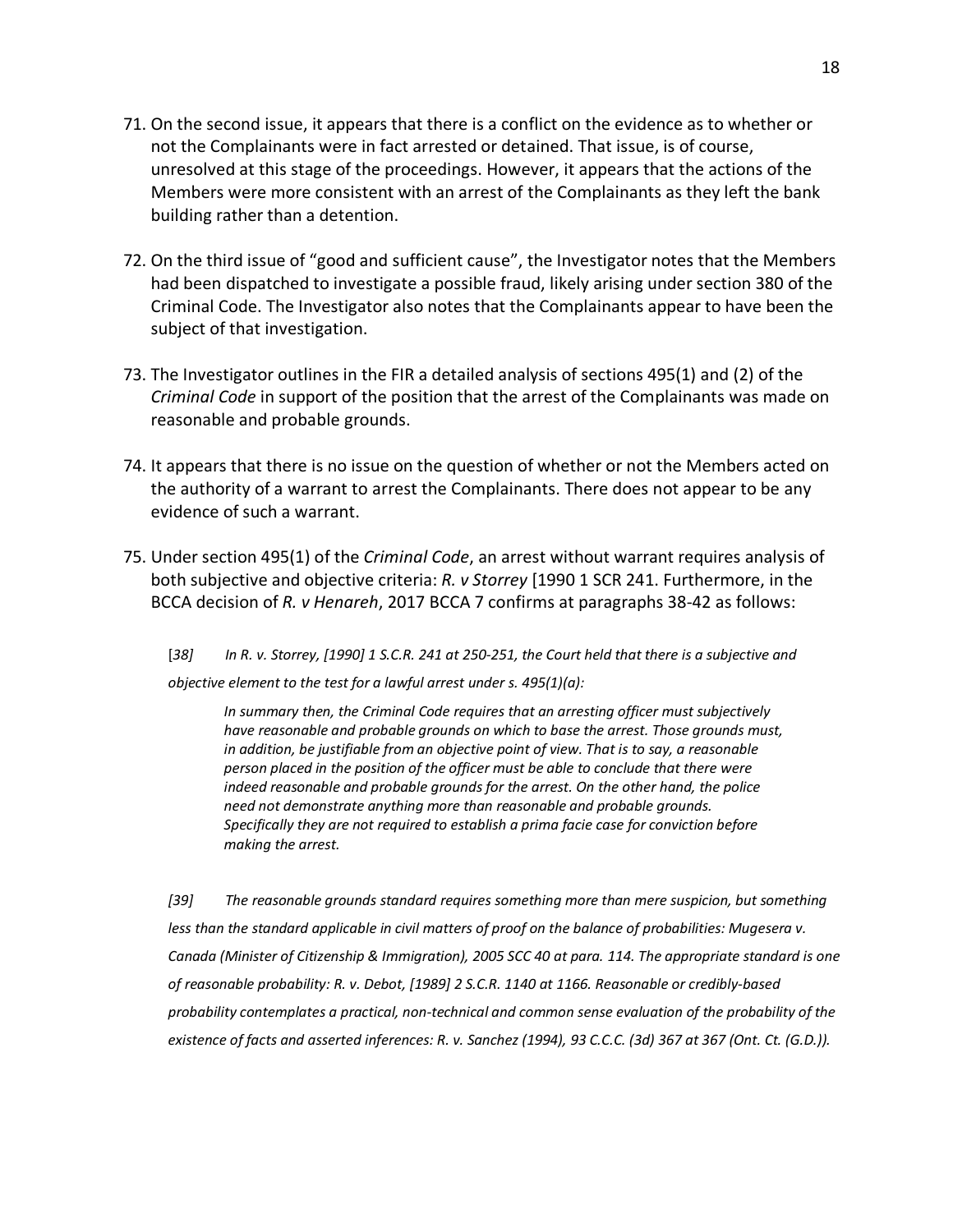*[40] Determining whether reasonable and probable grounds exist requires an assessment of the "totality of the circumstances": R. v. Debot at 1168.*

*[41] A trial judge's ruling on whether objectively reasonable grounds to arrest have been shown is a question of law subject to a correctness standard: R. v. Shepherd, 2009 SCC 31 at para. 20. Factual findings and inferences made in the course of the analysis are, however, entitled to deference and fall within the exclusive domain of the trial judge absent palpable and overriding error: R. v. Mann, 2004 SCC 52 at para. 49; R. v. Cornell, 2010 SCC 31 at para. 25; R. v. Bush, 2010 ONCA 554 at para. 48.*

*[42] Trial judges are obliged to assess the objective reasonableness of an arresting officer's belief that he or she had reasonable grounds to arrest from the perspective of a reasonable person standing in the arresting officer's shoes. The analysis takes account of the arresting officer's knowledge and experience with respect to the matter under investigation: R. v. Luong, 2010 BCCA 158 at para. 24; R. v. Wilson, 2012 BCCA 517 at para. 26.*

- 76. The Investigator concludes in the FIR that the Members had both subjective and objective reasonable and probable grounds to arrest the Complainants. Furthermore, the Investigator concludes that a reasonable person or police officer standing in the Members' shoes would also conclude that subjective and objective reasonable and probable grounds existed for the arrests that appear to have taken place.
- 77. As a result of my review of the FIR, it does not appear that the Member had sufficient evidence to conclude that either of the Complainants had actually committed an indictable offence, thereby justifying a warrantless arrest under section 495(1) a of the Criminal Code.
- 78. At best, it appears that the Members had some evidence of a possible offence, but many outstanding questions on the facts. For example, it appears that BMO's issue with Complainant A was refined to confirming he was actually the person shown in his identification. The identification that was apparently tendered for both Complainants appears to have included the status cards with id photos and other collateral documents.
- 79. In the absence of a warrant, it appears that an arrest of the Complainants could only take place under section 495(1)a of the *Criminal Code.* That section requires reasonable and probable grounds establishing that one, or both, of the Complainants had committed an indictable offence. Offences related to fraud under section 380 of the *Criminal Code* include indictable offences.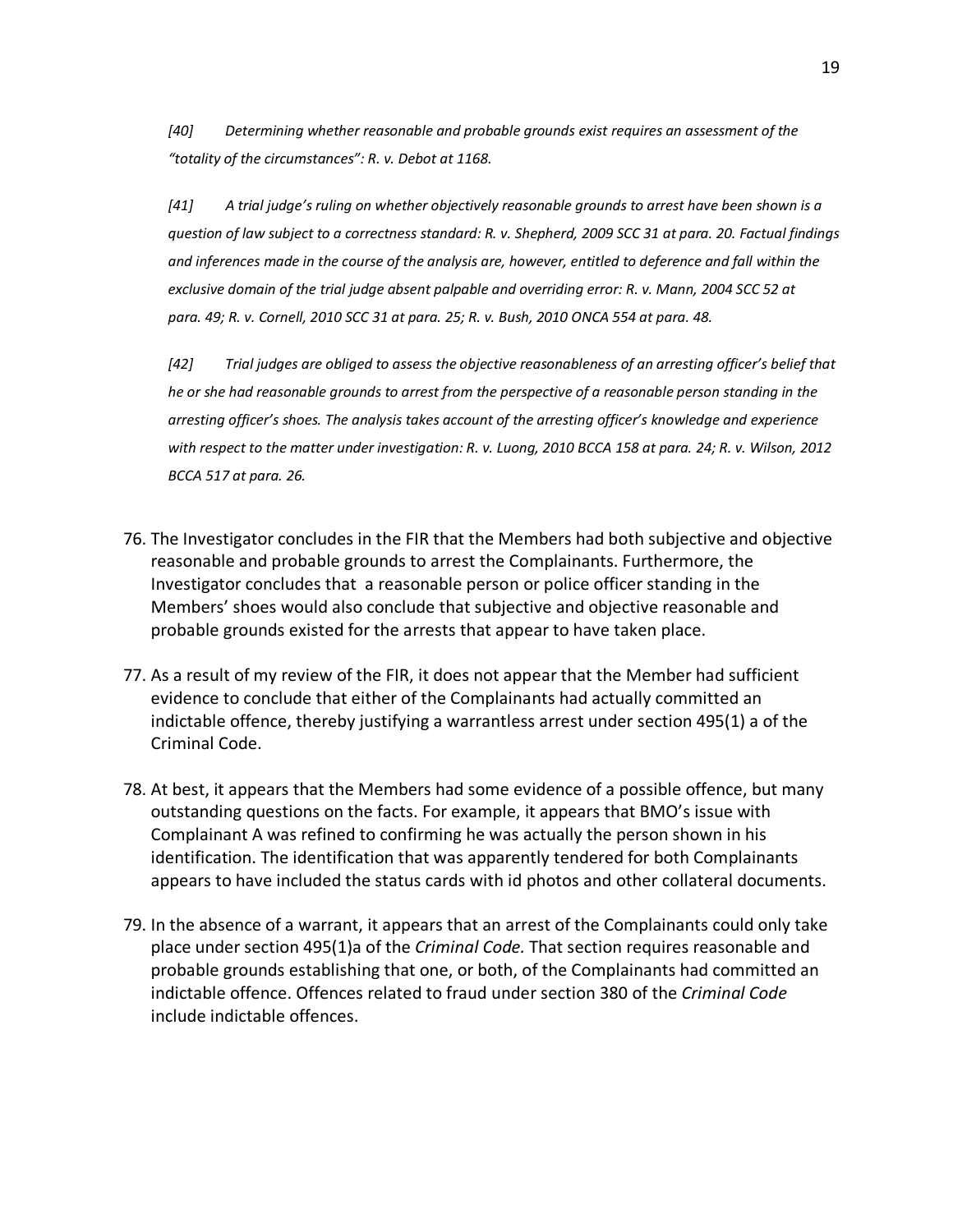- 80. It appears evident that the test for reasonable and probable grounds arises immediately before an arrest takes place. It also appears evident that such grounds are not augmented or supplemented by evidence or information obtained subsequent to an arrest. In this case, the arrest of the Complainants took place on the basis of the very limited information conveyed by the BMO manager to 911 dispatch and in a one minute discussion with Cst. noted above at paragraph 49 t.
- 81. It appears that the articulation of reasonable and probable grounds by Cst. detailed in the FIR included information acquired after the arrest of the Complainants in further discussions with BMO staff. This appears to have included information on a large deposit made to his account by Complainant A and a recent change of cell phone number.
- 82. Even if both of those additional facts were known before the Complainant's were arrested, it does not appear that reasonable and probable grounds for arrest would have been established. It appears that this additional information had very limited real relevance to the issues in question.
- 83. It appears therefore, that the Members may not, in fact, have had either the subjective or objective reasonable and probable grounds to arrest either of the Complainants given the very limited information available to the Members before the two arrests.
- 84. It also appears that a reasonable person, or police officer, with the Members knowledge, training and experience considering such limited evidence, may well have concluded that a suspicion worthy of investigation had been raised.
- 85. However, it does not appear that such a person would conclude that the limited evidence available to the Members before the arrests took place would rise to reasonable and probable grounds for an arrest based on a practical, non-technical and common sense assessment of the totality of the circumstances.
- 86. In fact it appears evident that such a reasonable person would conclude that a practical, non-technical and common sense assessment of the initial facts would compel, at the minimum, a brief discussion with the Complainants, similar to that which took place outside the police car, before any arrest decision was taken.
- 87. Section 495(2) of the *Criminal Code*, limits the authority of an officer to complete an arrest. Having considered that subsection, the Investigator concludes that the Members had:
	- (a) A duty to confirm the identities of the Complainants;
	- (b) A duty to secure or preserve evidence relating to the possible fraud offence in issue; and
	- (d) Reasonable grounds to believe that it was, in fact, in the public interest to arrest the Complainants in order to discharge those duties.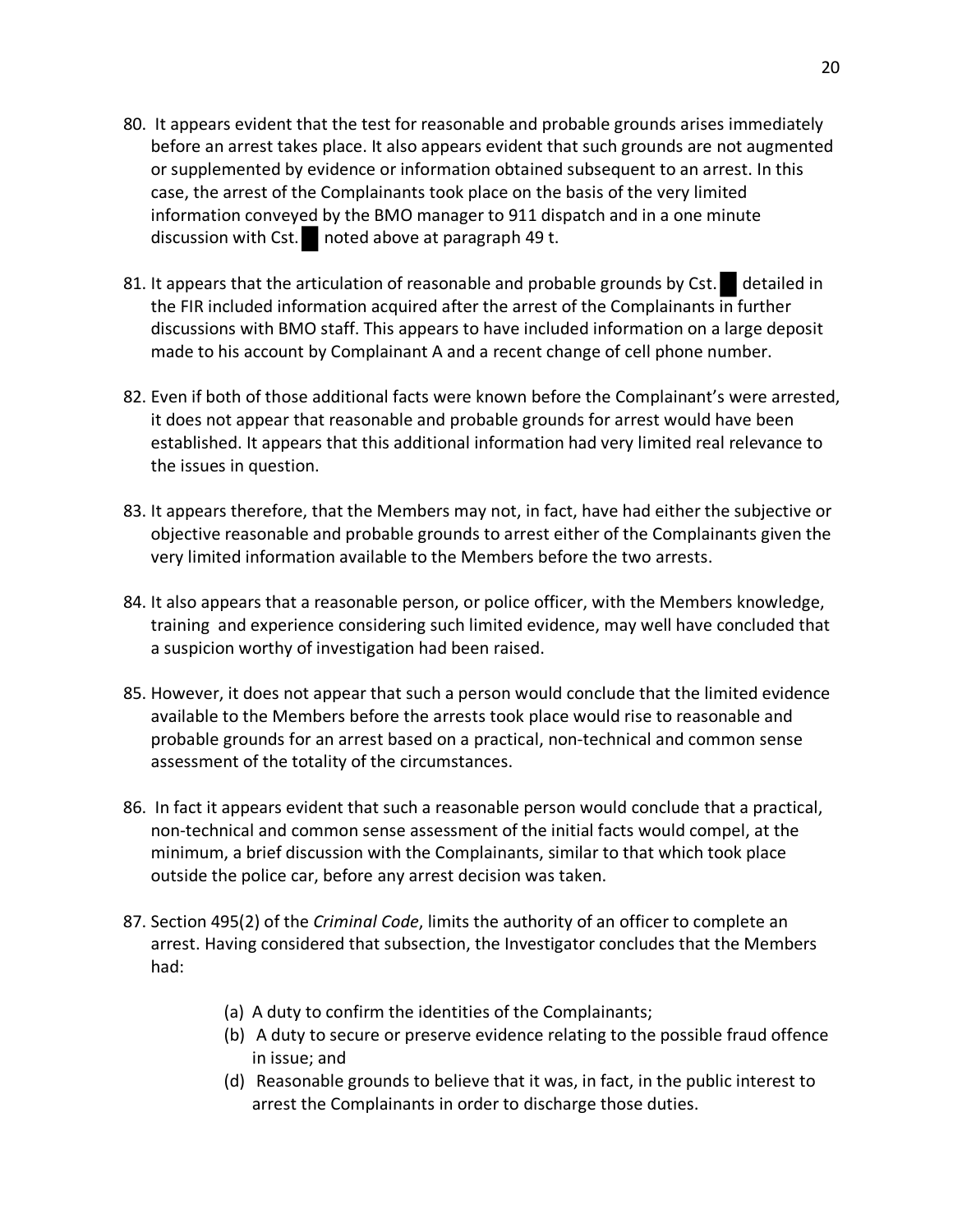- 88. It appears, however, that before the arrest of the Complainants took place, neither Member specifically considered the provisions and limitations of section 495(2) of the Criminal Code. Furthermore, neither Member appears to have considered, or commenced, the investigation of either Complainant to confirm their identities before proceeding with the arrests. Nor does it appear that the Members asked the Complainants for any further identification information that might have been relevant to the BMO issues before the arrests took place. It appears evident that both Complainants had been patient and fully cooperative with bank officials before the Members arrived and as such, it would be reasonable to presume that the Complainants would cooperate with any inquiries the Members may have made.
	- 89. The issue that appears to arise is whether there were any possible reasonable grounds that would necessitate the arrest of the Complainants to confirm their identity or secure evidence given the facts of this case. It appears that no such reasonable grounds can be found in the FIR. Simple requests for information and an explanation of documents appear to have been readily available to the Members without resulting to the application of handcuffs in the context of an arrest.
	- 90. It appears that a reasonable course of action in the circumstances of this case would have seen the Members engage in some basic communication with the Complainants on key issues before making an arrest. In that regard, it appears important to recall that:
		- (a) The Complainants were known by the Members to have been patiently waiting at the BMO for at least 20 minutes before police arrived;
		- (b) The Members were aware that the Complainants had been dealing with bank officials for some time on the issue of adding Complainant B to Complainant A's account;
		- (c) The Complainants had dutifully moved from the initial banking representative's office to seating outside the manager's office without issue;
		- (d) There were no issues of violence or confrontation, nor any indication that the Complainants would leave the area of the BMO manager's office, or the bank; and
		- (e) Being aware of the Members arrival on scene, neither Complainant made any effort to leave.
	- 91. In such circumstances, it does not appear evident that there were any grounds, nor any reasonable grounds, to conclude that there was a public interest in arresting the Complainants to establish the identities of the Complainants or to secure evidence potentially relevant to the BMO 911 call. Specifically it appears evident that the Complainants were not planning to leave and were quite capable of voluntarily engaging in discussion on the matters in issue without rancor or danger to any party.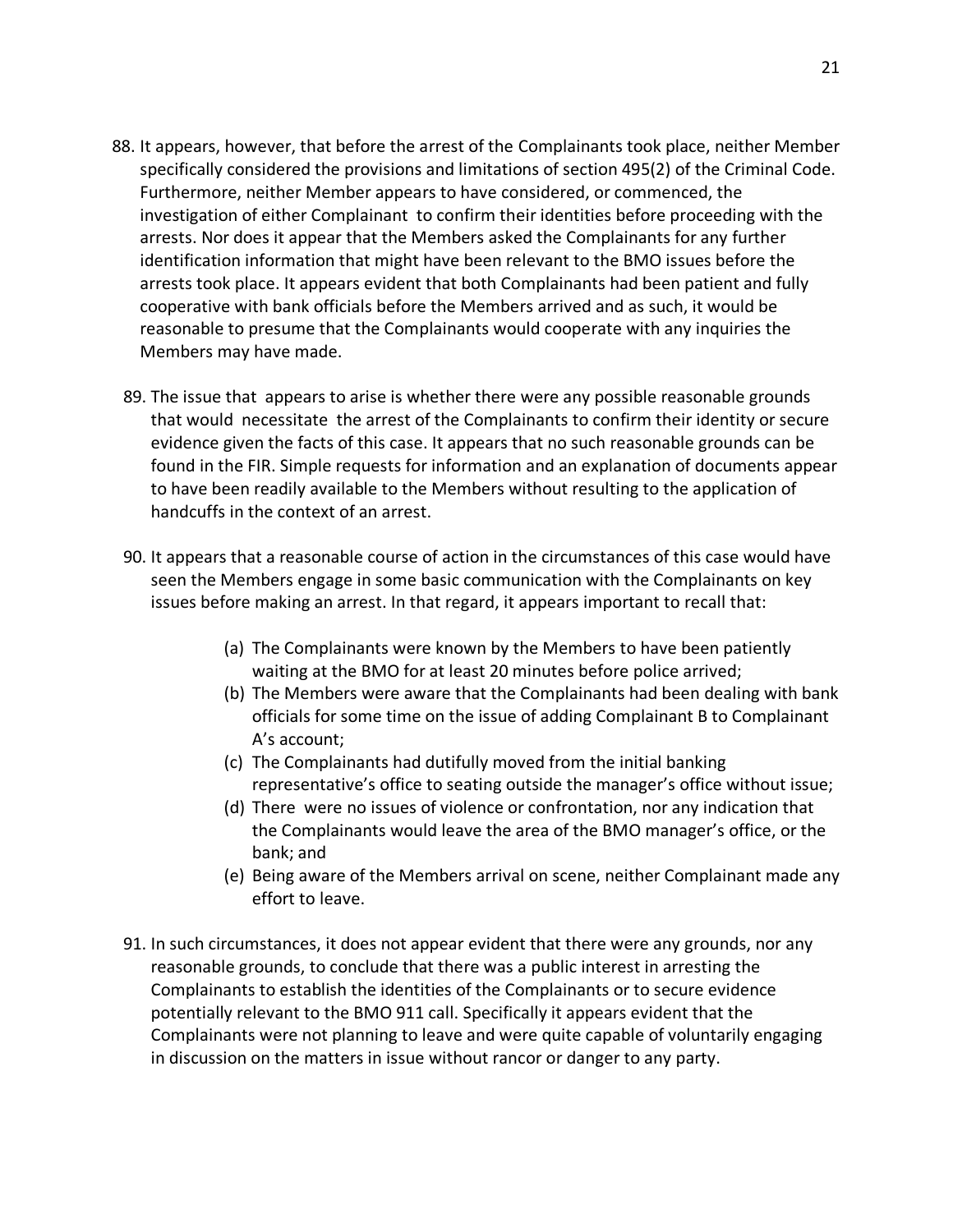- 92. In summary of all of the foregoing, therefore, it appears that the Members each:
	- (i) Acted in an oppressive manner by summarily removing the Complainants from the bank without undertaking the most basic investigative steps;
	- (ii) Did not have reasonable and probable grounds to arrest the Complainants to discharge the duties noted by the Investigator; and
	- (iii) Lacked "*good and sufficient cause*" to arrest either Complainant.
- 93. It appears that the actions of the Members evidenced serious blameworthy conduct as a result of the cumulative effect of their actions leading up to the arrest of the Complainants. As well, it appears evident that the arrests, and the manner in which they took place, had a profound negative effect on both Complainants which appears to further bolster the evidence of serious blameworthy conduct.
- 94. In the result, it appears, considering the totality of the circumstances relevant to the Complainants, that the evidence referenced in the FIR appears sufficient to substantiate Misconduct Allegation # 1 with respect to both Members, potentially requiring the taking of disciplinary or corrective measures.

## **Misconduct Allegation # 2**

95. As noted above, the second misconduct allegation is as follows:

*On December 20, 2019, the Members appear to have committed Abuse of Authority by oppressive conduct contrary to section 77(3)(a)(ii)A of the Police Act by recklessly using unnecessary force on the Complainants through the application of handcuffs without good and sufficient cause. ("Misconduct Allegation #2")*

- 96. The Investigator identified the essential elements of Misconduct Allegation # 2 to be as follows:
	- (a) Force was used;
	- (b) The Members were in the performance of their duties;
	- (c) The force was unnecessary; and
	- (d) The Members intended to use unnecessary fore, or were reckless about it.
- 97. I would add that it appears evident that any analysis of the use of force appears to require consideration of whether or not the use of force was justifiable for good and sufficient cause.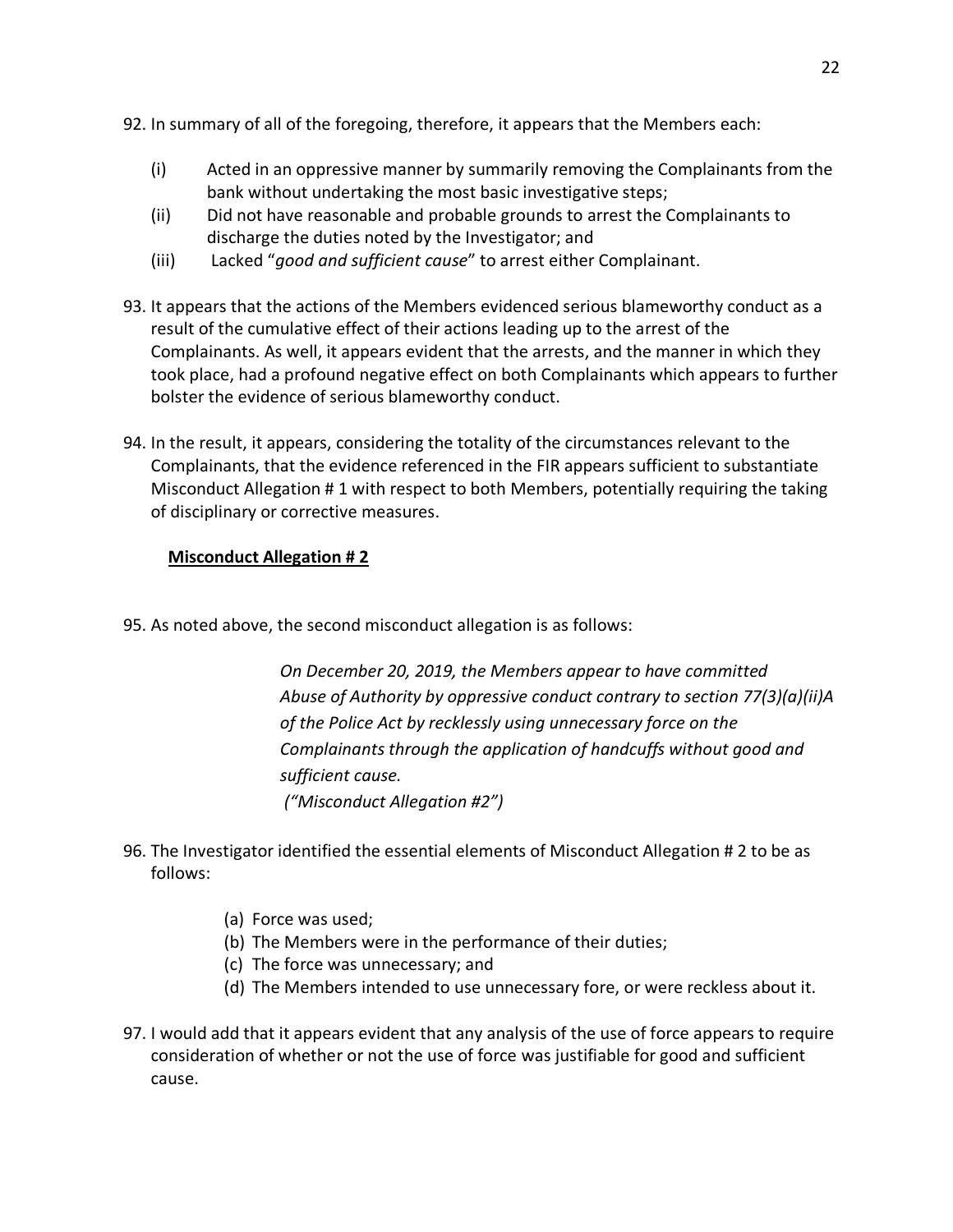98. It appears that section 25 of the Criminal Code also appears to have relevance to this review. Section 25 provides as follows:

> *"25 (1) Everyone who is required or authorized by law to do anything in the administration or enforcement of the law*

*(b) as a peace officer or public officer,*

*is, if he acts on reasonable grounds, justified in doing what he is required or authorized to do and in using as much force as is necessary for that purpose*."

99. The Investigator also notes the apparent relevance of the Supreme Court of Canada decision concerning the use of force, *R. v Nasogalauk reported at [2010] 1 S.C.R. 206* at paragraphs 32, 34 AND 35 as follows:

> *[32] The Crown emphasized the issue of excessive force in its submissions to this Court, arguing strenuously that the police officers had not abused their authority or inflicted unnecessary injuries on Mr. Nasogaluak. But police officers do not have an unlimited power to inflict harm on a person in the course of their duties. While, at times, the police may have to resort to force in order to complete an arrest or prevent an offender from escaping police custody, the allowable degree of force to be used remains constrained by the principles of proportionality, necessity and reasonableness. Courts must guard against the illegitimate use of power by the police against members of our society, given its grave consequences.*

- *[34] Section 25(1) essentially provides that a police officer is justified in using force to effect a lawful arrest, provided that he or she acted on reasonable and probable grounds and used only as much force as was necessary in the circumstances. That is not the end of the matter. Section 25(3) also prohibits a police officer from using a greater degree of force, i.e. that which is intended or likely to cause death or grievous bodily harm, unless he or she believes that it is necessary to protect him- or herself, or another person under his or her protection, from death or grievous bodily harm. The officer's belief must be objectively reasonable. This means that the use of force under s. 25(3) is to be judged on a subjectiveobjective basis (Chartier v. Greaves, [2001] O.J. No. 634 (QL) (S.C.J.), at para. 59). If force of that degree is used to prevent a suspect from fleeing to avoid a lawful arrest, then it is justified under s. 25(4), subject to the limitations described above and to the requirement that the flight could not reasonably have been prevented in a less violent manner.*
- *[35] Police actions should not be judged against a standard of perfection. It must be remembered that the police engage in dangerous and demanding work and often have to react quickly to emergencies. Their actions should be judged in light of these exigent circumstances. As Anderson J.A. explained in R. v. Bottrell (1981), 60 C.C.C. (2d) 211 (B.C.C.A.):*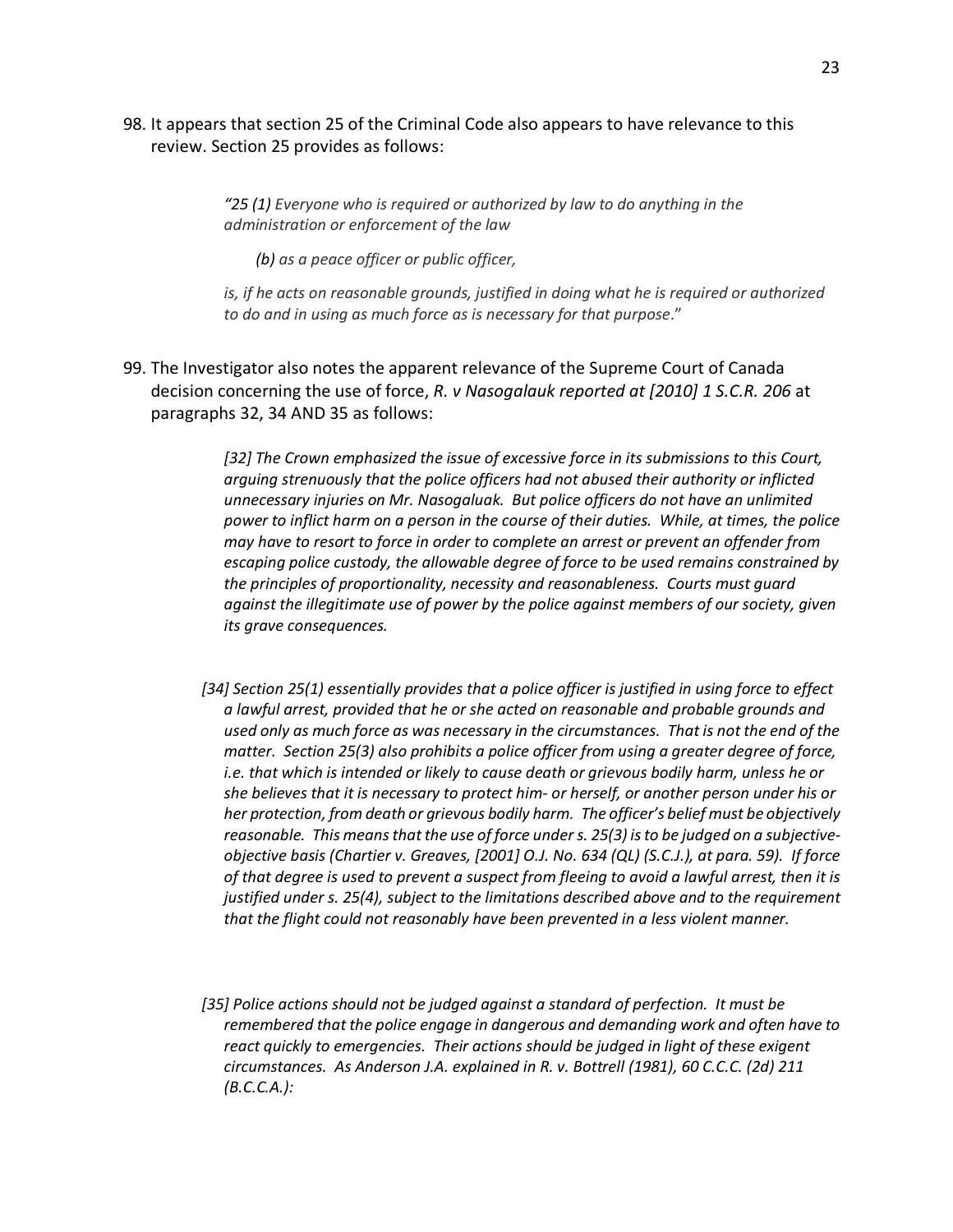*In determining whether the amount of force used by the officer was necessary the jury must have regard to the circumstances as they existed at the time the force was used. They should have been directed that the appellant could not be expected to measure the force used with exactitude. [p. 218]*

100. In considering the lawfulness of the actions of the Members, I am mindful of the context. In *Berntt* [*Berntt v. Vancouver (City)*, 1999 BCCA 345] and *Anderson v. Smith*, 2000 BCSC 1194 the relevant law is summarized as follows at para 51:

> *[51] Consideration must be given to the circumstances as they existed at the time. Allowance must be made for the exigencies of the moment, keeping in mind that the police officer cannot be expected to measure the force with exactitude: Wackett v. Calder (1965), 51 D.L.R. (2d) 598 at 602 (B.C.C.A.); R. v. Botrell, supra at 218; Allrie v. Victoria (City), [1993] 1 W.W.R. 655 at para 20 (B.C.S.C.); Levesque v. Sudbury Regional Police Force, [1992] O.J. No.512 (QL) (Ont. Gen. Div); Breen v. Saunders (1986), 39 C.C.L.T. 273 at 277 (N.B.Q.B.); Berntt v. Vancouver (City), supra at 217. This may include the aura of potential and unpredictable danger: Schell v. Truba (1990), 89 Sask. R. 137 at 140 (Sask. C.A.) (in dissent). There is no requirement to use the least amount of force because this may expose the officer to unnecessary danger to himself: Levesque v. Sudbury Regional Police Force, supra.*

101. Adjudicator Pitfield said the following about the relevance of exigencies at paragraph 37 of the *Dickhout* decision [*Re: Dickhout*, OPCC PH 2010-03]:

> … *The assessment of an officer's conduct must respect the fact that his or her job is a difficult one and, in the heat of the moment, frequently does not allow for detached reflection when deciding to act: R. v. Nasogaluak, [cited earlier, paragraph 35] and In the Matter of Constable Smith, Victoria, January 28, 2009, p. 21.*

- *102.*The Investigator also set out details of the *National Use of Force Framework* relevant to handcuff decisions, including training modules on the same subject from the Justice Institute of BC made available to both Members as part of their training.
- 103.As Adjudicator, my review of a member's actions must:
	- (a) Take account the exigencies and immediacy of the moment;
	- (b) Consider the fact that Members are often required to make decisions quickly in the course of an evolving incident, without the detached reflection that is available to those looking back on an incident; and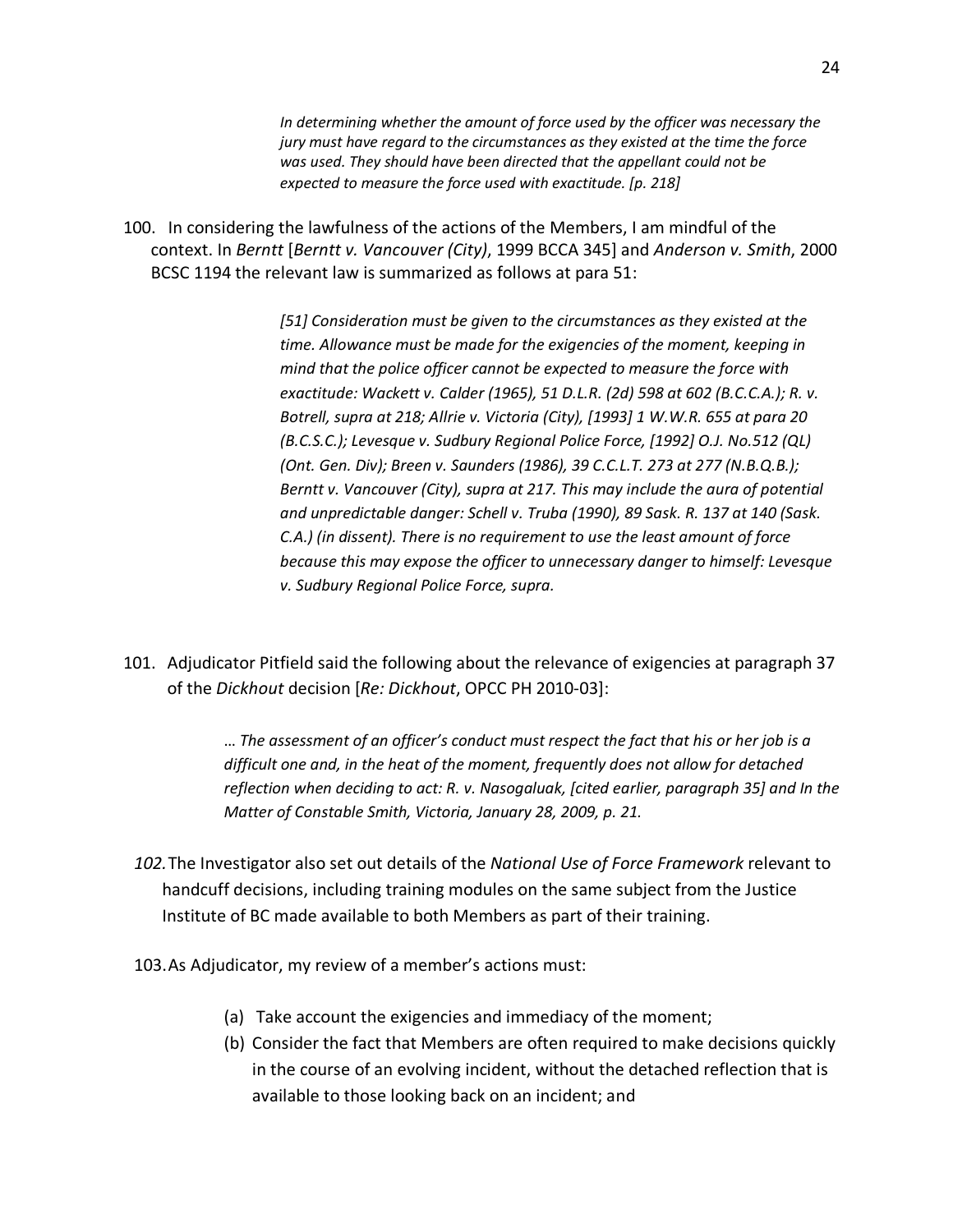- (c) Consider that at law, there is no requirement that a member perfectly calibrate his or her actions to the perceived threat.
- 104. It appears from a review of the FIR that there is no issue that both Members were engaged in the lawful execution of their duties. There also appears to be no dispute that both Members used force on the Complainants as they applied handcuffs to the parties while completing arrests.
- 105. The remaining issues, therefore, appear to be:
	- (a) Did the Members subjectively believe that the force used, handcuffing, was necessary? and
	- (b) Would a reasonable person placed in the position of the Members objectively conclude that there were reasonable grounds to handcuff the Complainants?
- 106. As noted, the Investigator concluded that the Members each subjectively believed that the handcuffing of the Complainants was necessary and further that such action was objectively reasonable in all of the circumstances.
- 107. With respect to the first issue, it is difficult to know exactly what the Members' subjective beliefs were before applying handcuffs onto the wrists of the Complainants. After the fact, the Members both articulated an intention to remove the Complainants from the bank and out to the sidewalk. It appears evident that at least Cst.  $\blacksquare$  had a plan to arrest and handcuff the Complainants once they had been removed from the bank. Cst. appears to have followed the lead of his partner without discussion or specifically articulating the legal grounds for what followed.
- 108. Cst. does not appear to have had any discussion with Cst. on the specific plans, but rather confirmed an implicit "understanding" of Cst. presumed course of conduct as a result of some time spent working together. In any event, it appears that Cst. followed Cst. lead both in removing the Complainants from the bank building and completing the arrest and handcuffing of the parties.
- 109. It appears that Cst. led off by handcuffing Complainant B, while Cst. handcuffed Complainant A at approximately the same time on the sidewalk out the BMO bank doors. As noted, there does not appear to have been any communication between the two members on the issue of arrest of the Complainants. Handcuffing of the parties appears to have been presumed to be required as a matter of course. The legal grounds for such action appears to have been left unexpressed.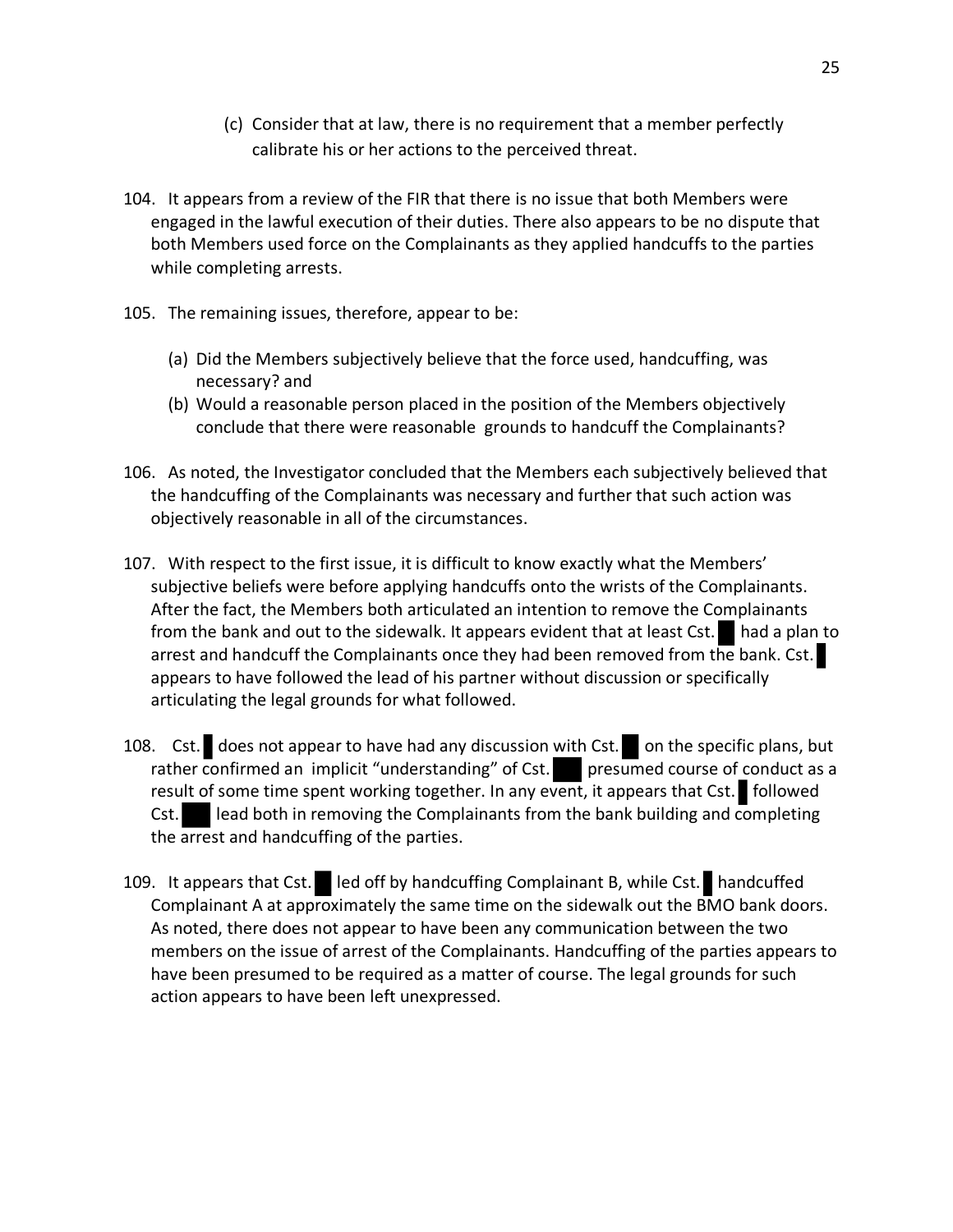- 110. Taking the information in the FIR, it appears that subjectively the Members believed that the use of force in handcuffing the Complainants was necessary. However, the specific evidence on those matters appears to have arisen long after questions arose as to how and why the Complainants were arrested. It appears that rather than going through a considered formulation of subjective grounds to proceed with the use of force, the fact of the handcuffing of the Complainants was almost automatic once an arrest decision had been taken.
- 111. On the next issue, it appears that the Investigator concluded that the handcuffing of both Complainants was both necessary and appropriate. The Investigator came to that conclusion by acknowledging Cst. report that with respect to Complainant B:
	- (a) The Members and the Complainants were outside the bank on sidewalk next to a busy roadway. Cst. had related a concern with the prevention of an escape in justifying the handcuffing of the parties;
	- (b) The Members had not, at that point , confirmed the identity of either Complainant ;
	- (c) Cst. knew he needed a female officer to search Complainant B;
	- (d) Cst. explained that it is common practice to place persons under arrest in handcuffs once they are under arrest; and
	- (e) Cst. knew that he would have to return inside the bank to make further inquiries and wanted to be safe with Cst. having to watch two people.
- 112. With respect to Cst. it appears that that member simply followed Cst. lead in handcuffing Complainant A. It appears that Cst. shared Cst. unexpressed concern of being left to monitor two individuals at roadside if Cst. returned to the bank.
- 113. On the next issue, as noted above, the Investigator concludes that a reasonable person, or police officer, with the same training, experience , knowledge and skills of the Members would agree with the Members and handcuff the Complainants.
- 114. It appears, however, that such a conclusion fits more comfortably with the assertion made by Cst. that "it is common practice to handcuff persons under arrest" rather than a position considering the apparent facts.
- 115. It does not appear to be the law that all persons under arrest must be handcuffed. Police officers have the power to do so, however, they are also provided ample discretion in deciding to use force, such as the application of handcuffs. As well, it appears that the VPD policy on the use of restraint devices such as handcuffs requires that officers must "consider their lawful authority for applying any restraint" and "to articulate in each circumstance the reasons why they applied a particular restraint device".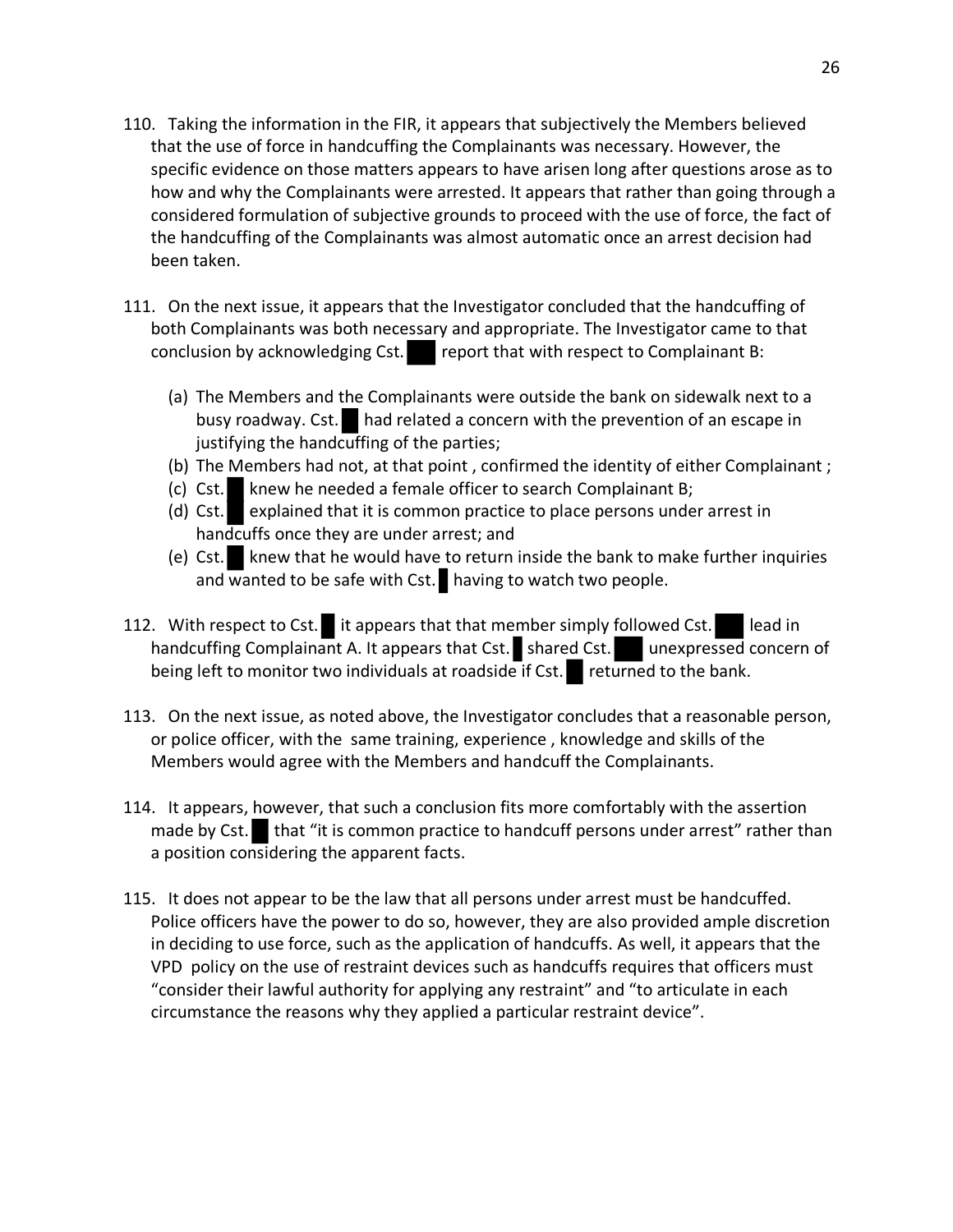116. As noted above, the Supreme Court of Canada outlined the limits of force that may be used by police at paragraph 32 of the decision in R. v *Nasogalauk supra:*

> [32]*While, at times, the police may have to resort to force in order to complete an arrest or prevent an offender from escaping police custody, the allowable degree of force to be used remains constrained by the principles of proportionality, necessity and reasonableness. Courts must guard against the illegitimate use of power by the police against members of our society, given its grave consequences.*

117. On the facts as set out in the FIR, it appears that both Cst. and Cst were dealing with the following circumstances:

(a)Both members were aware that they were dealing with parties who had been engaged with bank officials for some time attempting to resolve account issues; (b) Bank staff had reported no issues of violence, threats or disruptive behaviour on the part of either Complainant;

(c)Neither Member appeared to have any concerns about potential weapons being held by the Complainants;

(d)Both Members appear to have been aware of the birthdates of both Complainants, including Complainant B who was then 12 years old, as a result of the status cards; (e)Both Members were aware that the Complainants were patiently waiting in the bank for a manager to return their status cards and confirm that their request to add Complainant B to Complainant A's account would in fact be denied; and (f) Both Complainants had readily agreed to follow the direction of Cst. to leave the bank and in fact, Complainant A led the party out of the bank doors, a development that appears unlikely if the risk of flight genuinely existed for the Members;

- 118. In terms of risk assessment, it appears difficult to see that either Complainant posed any risk to the Members, or any other person. Both Complainants appear to have been fully cooperating with the bank to resolve the account issues. Complainant A appears to have provided identification information to bank officials and answered security questions on his account.
- 119. It appears therefore, that before leaving the bank lobby, any reasonable person or police officer with the experience and training of the Members would conclude that the risk posed by the Complainants was extremely low. Such a person would also appear to have recognized that one of the parties in question was in fact 12 years old, not exhibiting any risk creating behaviour and complying with bank and police directions.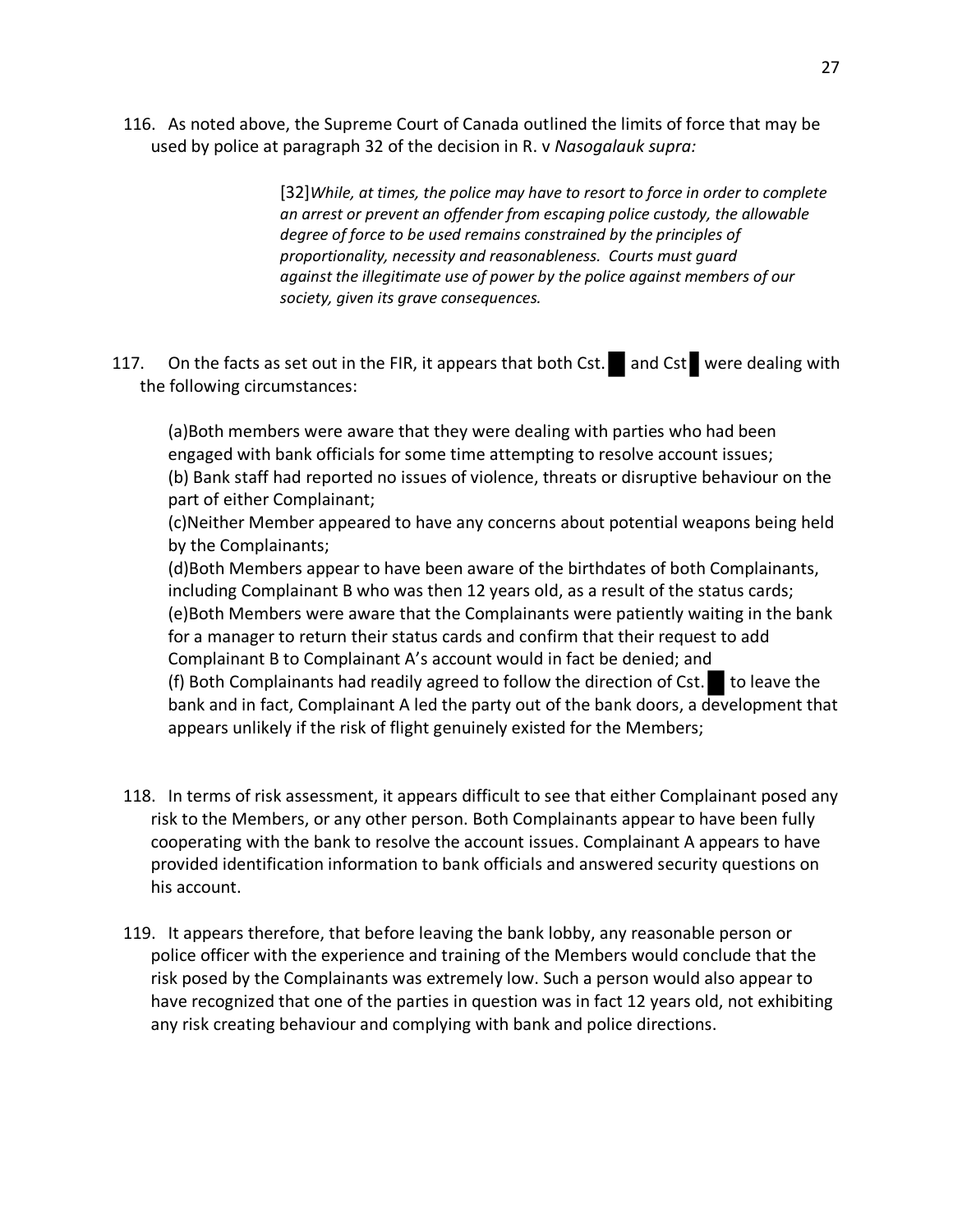- 120. At this stage, therefore, there does not appear to have been any risk of flight or destruction of evidence. Rather it appears that the Complainants were comfortable remaining in the bank to resolve their account issues and had provided evidence and documents in support of that resolution rather than destroying such evidence.
- 121. As the Members moved the Complainants outside the bank to the sidewalk, the videos in the FIR appear to show that the parties were fully, and calmly, complying with police directions. Indeed, with respect to flight risk, as noted above, it appears to be significant that the Members allowed Complainant A to lead the parties out of the bank to the street. If flight was a genuine risk, it appears evident that the Members would not have allowed that to occur.
- 122. The sidewalk outside the bank appears to have had many other pedestrians passing the Members and Complainants, and normal traffic passed on the adjacent street. It appears that a reasonable person or police officer with the attributes noted above would acknowledge that the sidewalk was less secure than a confined lobby or office in the bank. However, it also appears that there had been no change in the risks posed by either Complainant.
- 123. It appears that a reasonable person or police officer considering the totality of the circumstances would see no prospect of flight or escape from the Complainants, and certainly no destruction of evidence or exigent circumstances requiring increased vigilance.
- 124. As well, notwithstanding the views of Cst. it does not appear that a safety search of Complainant B required anything more than a request to cooperate by a female member. The Complainants appear to have been engaged in a calm dialogue with the Members subsequent to their arrest and handcuffing, fully complying with movement directions and raising no reasonable concerns of any nature. As well, it appears that the backup female members arrived on scene minutes after the dispatch request was made for assistance.
- 125. It appears, therefore, that a reasonable person or police officer considering the totality of the circumstances would not conclude that handcuffing either Complainant, and in particular Complainant B, was either reasonable or necessary. It would also appear evident that handcuffing the Complainants in such circumstances was significantly disproportionate to the risks actually posed by the parties.
- 126. It appears, therefore, that the Members recklessly used unnecessary force on the Complainants through the routine application of handcuffs following their arrest without reasonable grounds to do so and therefore without good or sufficient cause.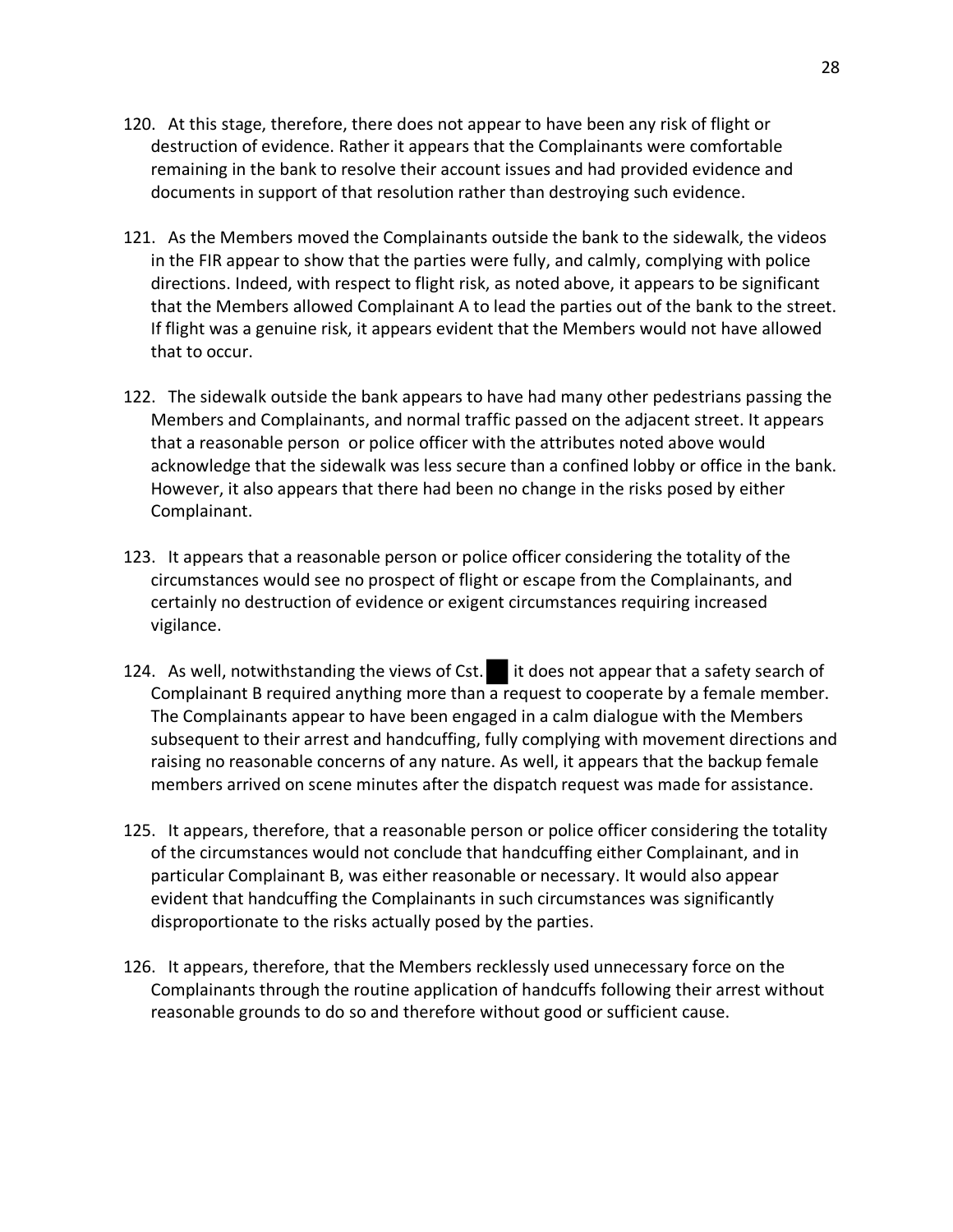127. In the result, it appears, considering the totality of the circumstances relevant to the Complainants, that the evidence referenced in the FIR appears sufficient to substantiate Misconduct Allegation # 2 in relation to both Members, potentially requiring the taking of disciplinary or corrective measures.

### **Misconduct Allegation # 3**

128. The third allegation of misconduct relates only to Cst. and as noted above is defined as follows:

> *On December 20, 2019, the Cst. appears to have committed misconduct pursuant to section 77 (3) (i) of the Police Act by recklessly disclosing photos of the Complainants' status cards to an outside party without lawful authority to do so and contrary to the provisions of Part 3 of the Freedom of Information and Protection of Privacy Act. ("Misconduct Allegation #3"*)

- 129. The FIR indicates that Cst. took photos of Complainant A and the two status cards provided to bank officials. It appears that these photos were taken by Cst. with a personal cell phone rather than a VPD camera. As such, the information was apparently retained in Cst. personal data records.
- 130. The FIR appears to confirm that Cst. took the photo of Complainant A because he was not certain of his identity. It is noteworthy, however, that the status cards provided to Cst. by the bank manager appear to have already contained Complainant A's photo. The status cards appear to contain personal information, and photos, of both Complainants.
- 131. The FIR further indicates that Cst. "forgot" about the photos subsequent to his dealings with the Complainants. At some later unspecified point it appears that Cst. deleted the photo of Complainant A. The status cards, however, appear to have been forwarded to Cst. counsel at his request.
- 132. The issue arising is whether or not Cst. may have breached the provisions of sections 30.4, 33.2 and 34 of the *Freedom of Information and Protection of Privacy Act ("FOIPPA")* and acted contrary to section 77(3)(i) of the *Police Act.* Section *77(3)(i)* provides as follows*:*

(3)Subject to subsection (4), any of the conduct described in the following paragraphs constitutes a disciplinary breach of public trust, when committed by a member:

(i)"improper disclosure of information", which is intentionally or recklessly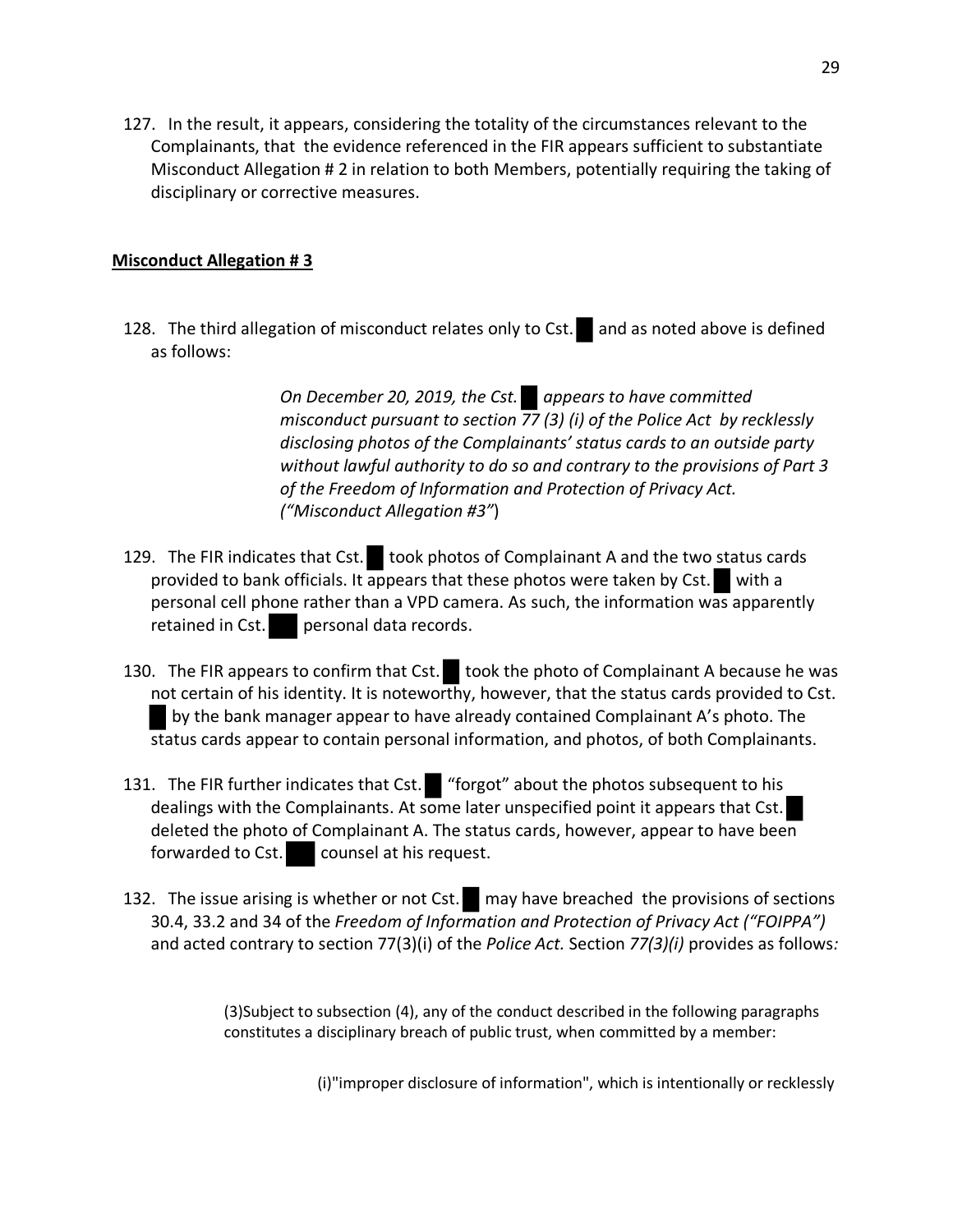(i)disclosing, or attempting to disclose, information that is acquired by the member in the performance of duties as a member,

- 133. Nothing in the FIR appears to indicate that the disclosure of the status cards was made as part of the investigation into the Complainants, nor to a person with a need to have that personal information. As well, it appears that  $Cst.$  signed a confidentiality statement on commencing his employment with VPD confirming his agreement that he would not disclose "designated and classified" information to persons without a legitimate need to know the information.
- 134. The Investigator submits that counsel advising Cst. had a legitimate "need to know" the information relating to the Complainant's status cards.
- 135. The FIR notes that the practice of sharing information to personal lawyers advising a Member on an investigation is common with police officers. The Investigator notes an opinion shared by counsel advising Delta PD the disclosures in question might well have breached several provisions of FOIPPA as there was no necessity for  $Cst.$  to provide any disclosure to his counsel outside of the processes already established under the *Police Act.*
- 136. At page 98 of the FIR the Investigator appears to reject that advice noted that:

*"Taking Mr. [H]'s analysis and opinion on the matter, one could conclude a historical breach of FOIPPA is present in every case involving disclosure to a lawyer for a member facing a Police Act investigation."*

- 137. It appears evident that the entire purpose of the FOIPPA is to control and protect the acquisition and distribution of personal information. That, of course, would appear to regulate the common practice described by the Investigator.
- 138. However, a plain reading of the FOIPPA appears to confirm that the legislation is not intended to eliminate the disclosure of essential information when necessary. Rather it appears evident that the legislation sets out a simple process to ensure that any such disclosure is appropriate and necessary.
- 139. The disclosure of the status cards to counsel appears to have been more than a sharing of officer notes and a verbal recollection of events in the context of a *Police Act* complaint. Rather it appears that the facts of this case involve the sharing of actual investigation evidence with highly personal information. In such circumstances it appears that such a disclosure would be governed, at a minimum, by the provisions of FOIPPA.
- 140. Considering the totality of the evidence in the FIR, it appears that the Cst.  $\Box$  failed to consider his undertaking to VPD on the retention and handling of investigation documents and the provisions of FOIPPA in making the disclosures he did to counsel.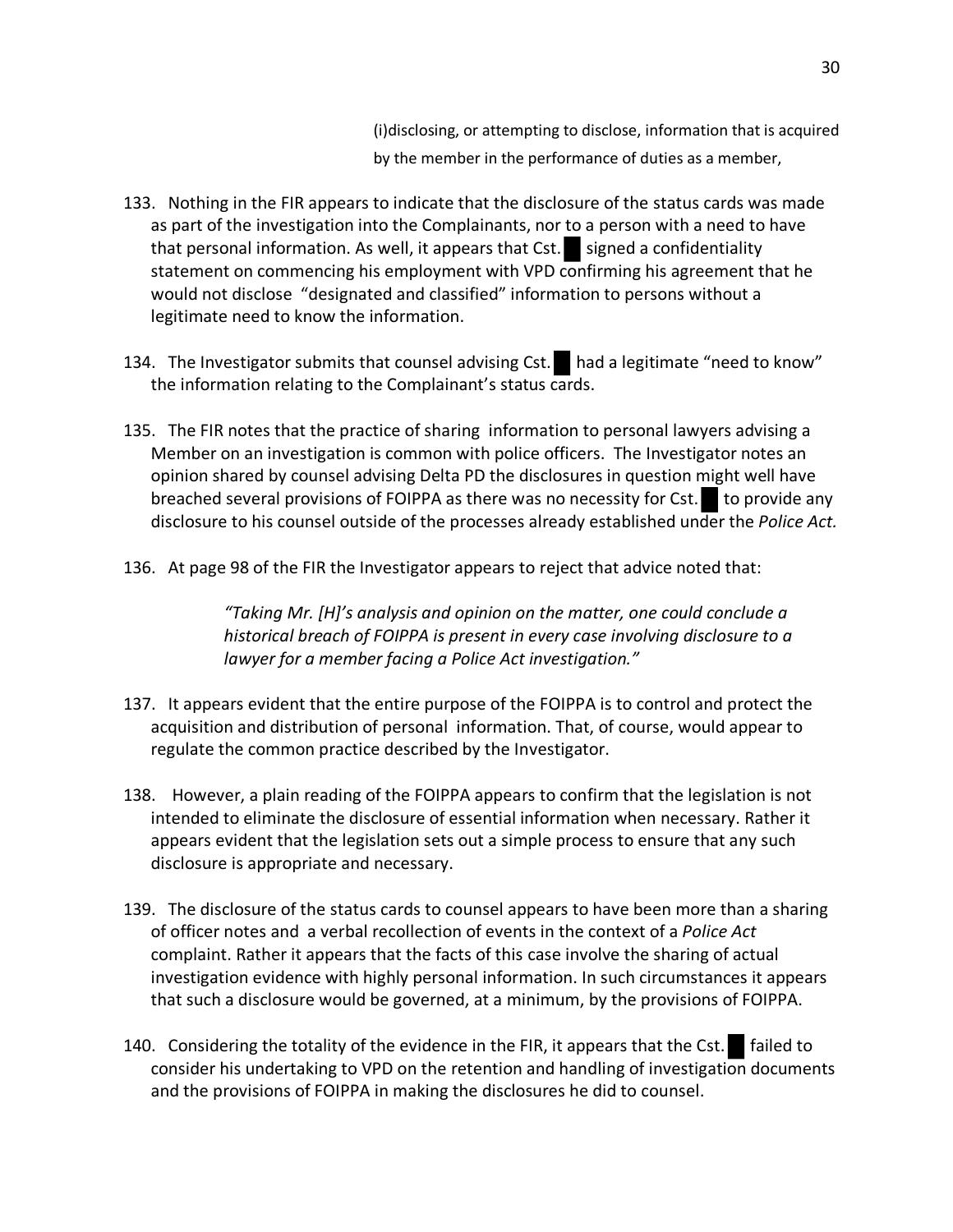- 141. As such, Cst. appears to have acted recklessly in disclosing the two Complainant status cards to his counsel contrary to section 77(3) (i) of the *Police Act.*
- 142. It appears that Cst. actions in retaining and disclosing the Complainants' personal information as described in the FIR evidences reckless decision making and serious blameworthy conduct.
- 143. In the result, it appears, considering the totality of the circumstances relevant to the Complainants, that the evidence referenced in the FIR appears sufficient to substantiate Misconduct Allegation  $# 3$  in relation to Cst. potentially requiring the taking of disciplinary or corrective measures.

#### **IX Conclusion**

- 144. Applying the standard of review at this stage of the proceedings, pursuant to Section 117(9) and 117(8)(d)(i) of the *Police Act*, I find that there appears to be evidence set out in the FIR which, if proven, could substantiate Misconduct Allegations # 1 and # 2 with respect to both Members, and potentially require the taking of disciplinary or corrective measures.
- 145. I further find that applying the same test, pursuant to Section 117(9) and 117(8)(d)(i) of the *Police Act*, that there appears to be evidence set out in the FIR which, if proven, could substantiate Misconduct Allegation # 3 with respect to Cst.  $\Box$  and potentially require the taking of disciplinary or corrective measures.

#### **X Next Steps**

- 146. I hereby notify the Members of the next steps in this proceeding, pursuant to subsections 117(7) and (8) of the *Police Act*.
- 147. Considering the factors in section 120 of the *Police Act*, and in particular section 120(3), I am willing to offer a prehearing conference to the Members with respect to the Misconduct Allegations.
- 148. I am directing Csts. and to advise the Registrar within 5 days once a decision has been made on whether or not to accept the offer of a prehearing conference.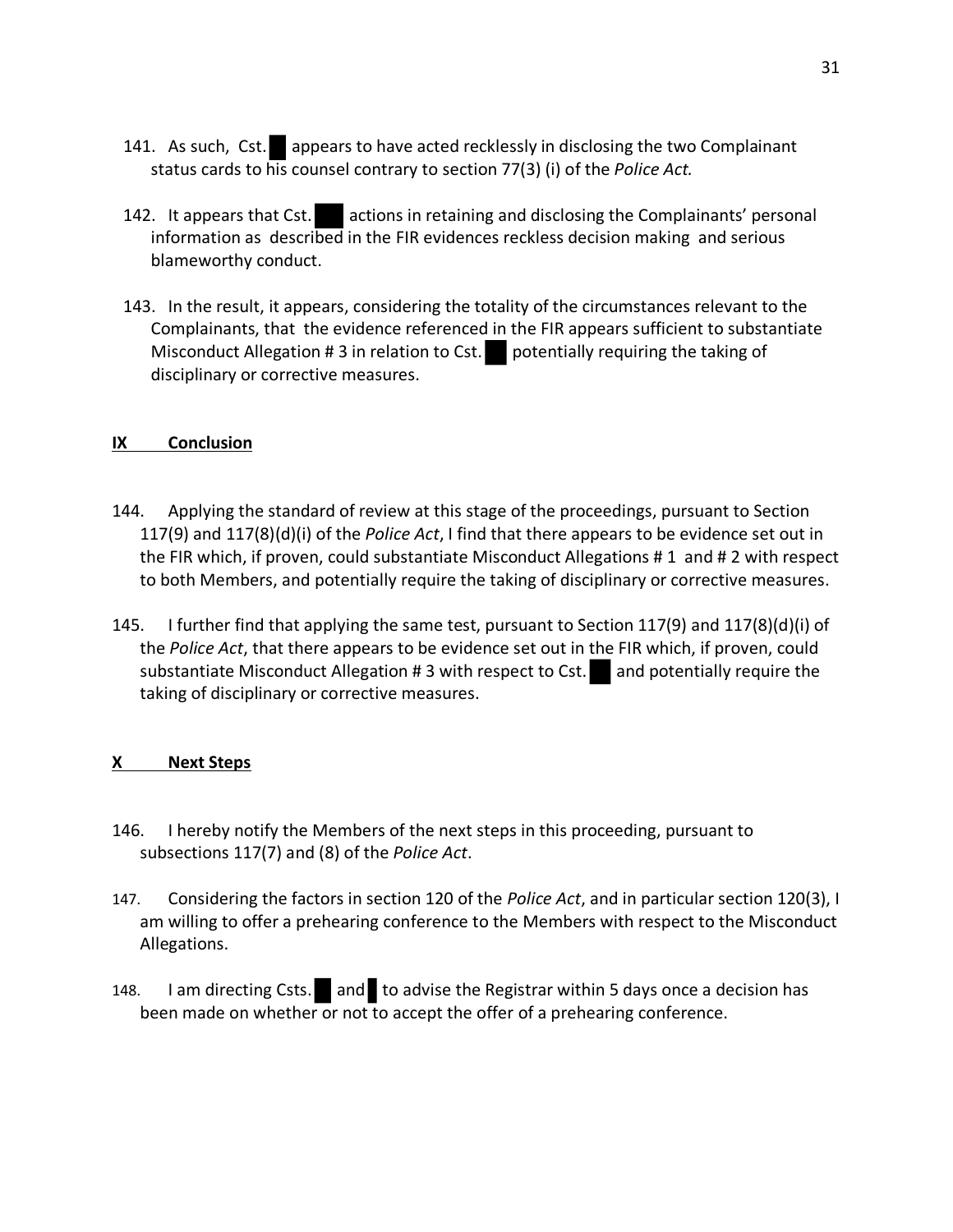- 149. The range of disciplinary and corrective measures set out in the *Police Act* which I would consider appropriate in the current case includes:
	- *a. a suspension from service without pay for both Members for a duration to be determined on consideration of section 126(2) Police Act factors (Section 126(1)(c);*
	- *b. requiring the Members to engage in and complete training, or retraining,* in *de-escalation techniques, indigenous cultural awareness and risk assessment skills (Section 126(1)(f); and*
	- *c. requiring the Members to provide the Complainants with a written apology in a form satisfactory to myself as Adjudicator (Section 126(1)(h).*

pursuant to subsections *126(1)* of the *Police Act*.

- 150. Pursuant to s 113 of the *Police Act,* the Complainants have the right to make submissions:
	- (a) at a discipline proceeding (as *per* section 117(8)(b)) or,
	- (b) if the Members accept a prehearing conference, pursuant section 120(6) of the *Police Act,* oral or written submissions.
- 151. The Complainants are advised that pursuant to section 113(1) of the *Police Act,* submissions in relation to a discipline proceeding must be made not less than 10 business days before the commencement of such proceeding. In the case of a pre hearing conference, submissions must be made not more than 10 days after receiving notification of this decision.
- 152. Pursuant to section 119, at a Disciplinary Proceeding, the Members may request permission to question witnesses. Such a request must be made within 10 business days of this notification. Any such request will be directed to my attention through the Registrar.
- 153. Section 118(1) of the *Police Act* provides that a Discipline Proceeding concerning the substantiated misconduct allegations must be convened within 40 business days of notice of this decision. That date is September 3, 2021. In the event that a resolution of the Misconduct Allegations relating to both Members is achieved in the pre-hearing conference process, and approved by the Commissioner, a Discipline Proceeding will not be required.
- 154. However, if the offer of a prehearing conference is not accepted by either of the Members, or if a resolution accepted at a Prehearing Conference is rejected by the Commissioner, a Discipline Proceeding will then take place.
- 155. Subject to earlier advice that the Misconduct Allegations have been fully resolved, or that the offer of a pre hearing conference has been rejected by one or both of the Members, the technical start to the Discipline Proceeding will be convened by telephone *August 19, 2021 at 9:00 am* with the Members, or counsel on their behalf. At that time, dates will be canvassed that are convenient to commence the full Disciplinary Proceeding.